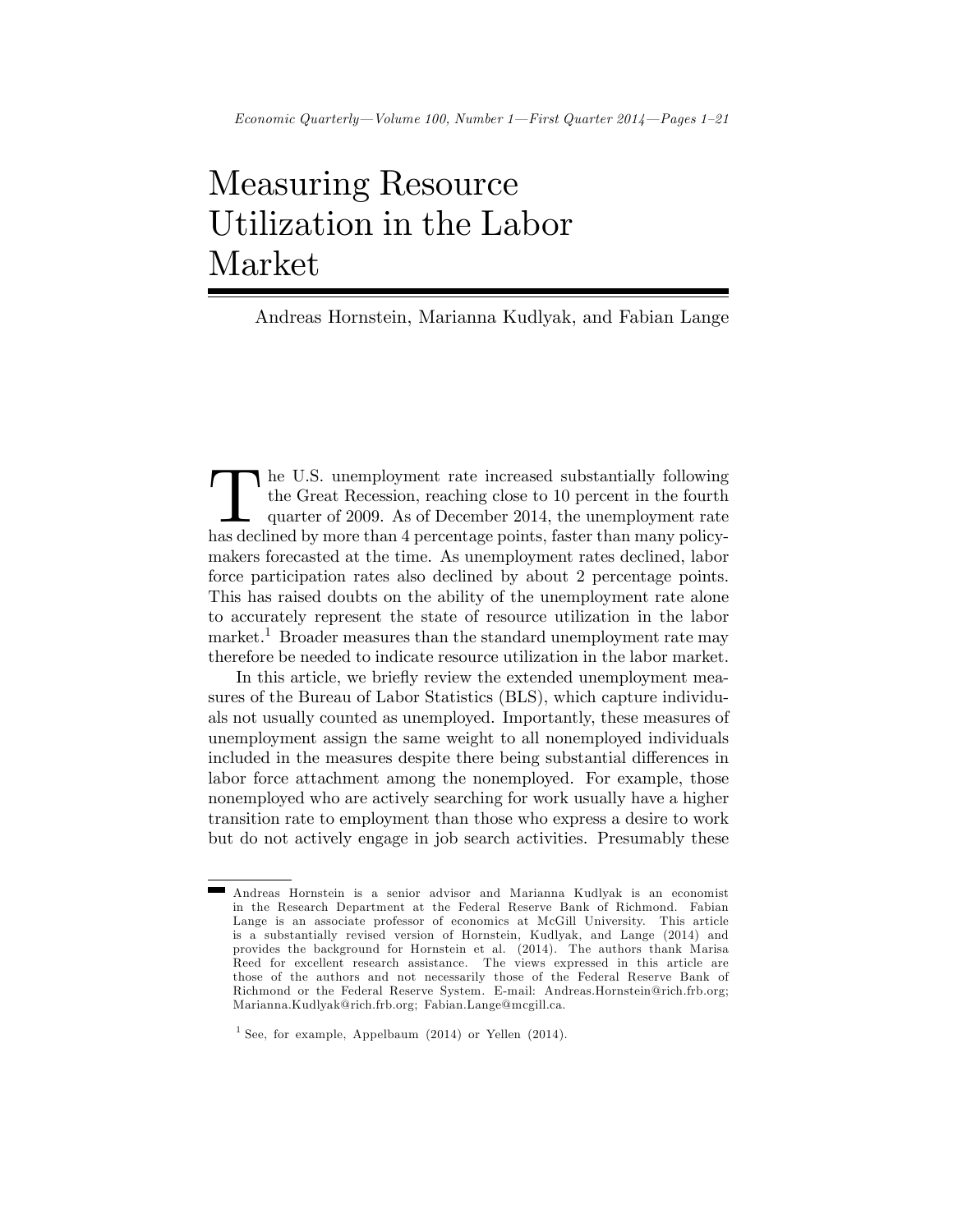persistent differences in transition rates reflect differences in the degree of labor force attachment.

We therefore proceed to construct an alternative measure of labor utilization—a nonemployment index—that accounts for differences in labor market attachment among nonemployed individuals. Our approach builds on recent advances in our understanding of how individuals transition between labor market states, identifying labor market attachment with observed average transition rates to employment. Since we weight nonemployed individuals by their relative transition rates to employment, our measure can cover all nonemployed individuals, and we are not forced to draw arbitrary distinctions on who is to be included in the set of nonemployed individuals as is necessary even for the usual BLS extended measures of unemployment.

Even though broader measures of resource utilization, that is, the extended BLS measures and our nonemployment index, may better reflect the "true" state of the labor market, the standard unemployment rate may still represent a valid signal of the cyclical state of the labor market.<sup>2</sup> We find that prior to the Great Recession the standard unemployment rate and broader measures of unemployment are indeed moving closely together. Thus, the broader measures of resource utilization and the more narrow standard unemployment rate provide the same signal about the labor market prior to 2007.

After the Great Recession, however, there appears to be a break in the relationship between the standard unemployment rate and the broader measures of resource underutilization. Whether this break implies that the standard unemployment rate understates or overstates the true degree of resource underutilization in the labor market after the Great Recession does however depend on the measure of "true" resource underutilization. If one believes that the BLS measure the extended unemployment rate U6, which includes the marginally attached and those working part time for economic reasons—best reflects the true state of the labor market, then the standard unemployment rate understates how much labor in the labor market is idle after 2007. If, however, we believe that the nonemployed should be weighted by their workforce attachment, then the standard unemployment rate overstated true resource underutilization for most of the post-2007 period and provides a more or less accurate representation of labor resource underutilization as of 2014.

 $2$  For instance, the extended unemployment rate U6, which includes the marginally attached and those working part time for economic reasons, is by construction always greater than the standard unemployment rate (U3). Even if U6 more accurately captures the totality of all labor resources that are underutilized in the labor market, it is possible that U3 provides a good indication of the state of the business cycle in the labor market.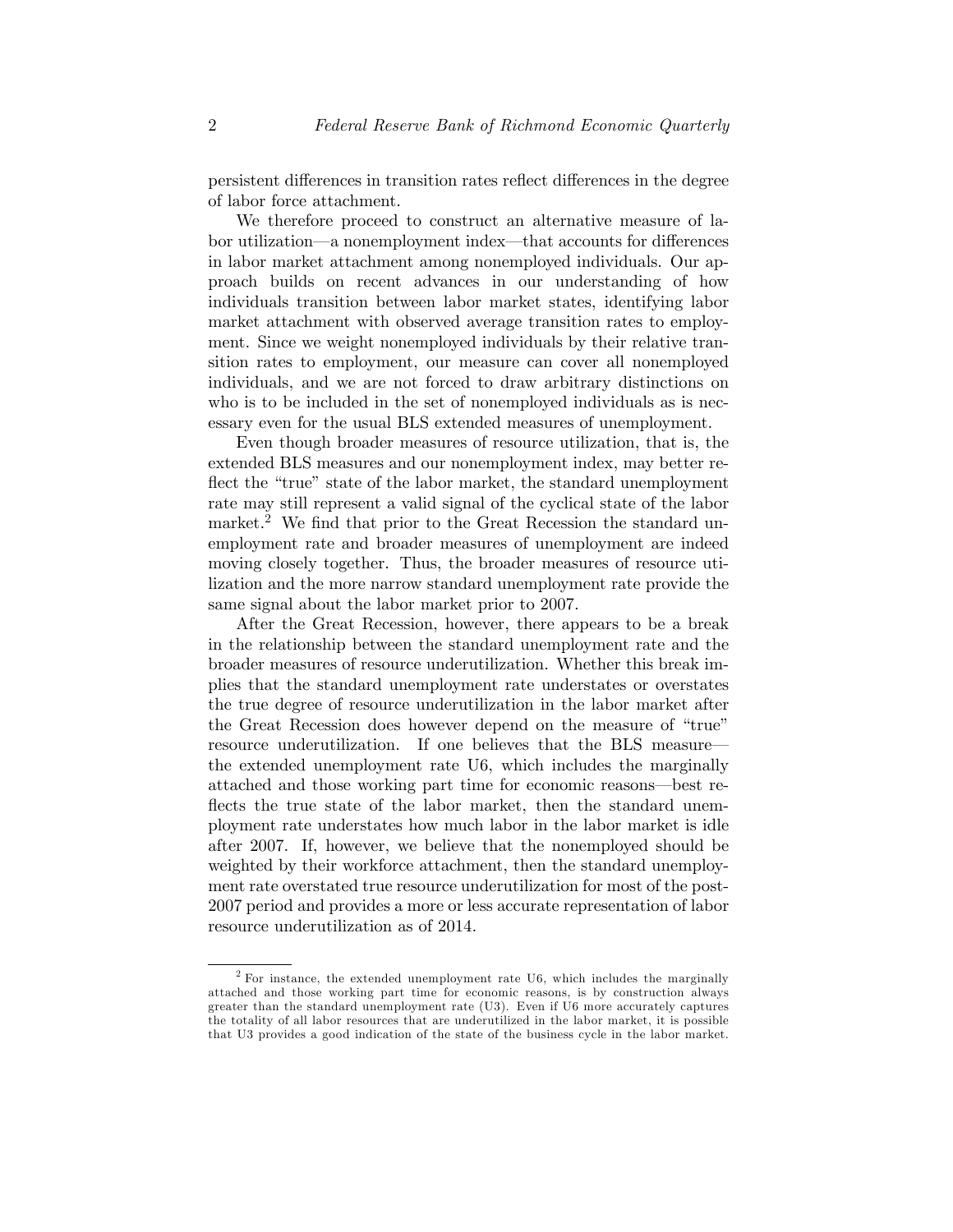Our analysis thus shows that the standard unemployment rate will not always accurately reflect "true" underlying resource underutilization. In particular, taking the nonemployment index as a "true" measure of labor resource underutilization, the discrepancy (or lack thereof) between the signal and the true measure depends on the composition of the nonemployed population by their degree of work attachment.

More than 30 years ago, Flinn and Heckman (1983) pointed out that the distinction between those being unemployed and those being out of the labor force is not clear cut but a matter of degree. Recently, and mostly in the context of estimating matching efficiency of the labor market, Veracierto (2011), Diamond (2013), Elsby, Hobijn, and Şahin (2013), and Hall and Schulhofer-Wohl (2013) have argued that it is important to account for the job seekers out of the labor force in addition to the unemployed. Furthermore, Hornstein (2012) and Krueger, Cramer, and Cho (2014) have argued that even within the group of unemployed the pattern of long-term unemployment suggests significant differences in employability.<sup>3</sup> Kroft et al.  $(2013)$  explore how differences in transition rates to employment across unemployed with different unemployment duration and those out of the labor force (OLF) shaped the evolution of the U.S. labor market over the Great Recession. To our knowledge, our nonemployment index is the first measure that consistently aggregates different categories of the nonemployed using observed differences in employability. Similar measures of labor market resource utilization were constructed for the United Kingdom (see Jones, Joyce, and Thomas [2003]; and Schweitzer [2003]).

This article is structured as follows. We first characterize differences in workforce attachment among the nonemployed in terms of their average transition rates to employment. We then review the various (extended) unemployment rates constructed by the BLS and construct an alternative index of nonemployment that weights its components according to their workforce attachment. Finally, we evaluate the quality of the standard unemployment rate as a signal for broader measures of nonemployment.

## 1. HETEROGENEITY OF NONEMPLOYMENT

## The BLS Classication Scheme

Among the most widely reported statistics from the BLS are the shares of the working-age population who are currently employed, unemployed,

<sup>&</sup>lt;sup>3</sup> Recent resume audit studies (Kroft, Lange, and Notowidigdo 2013; Erikson and Rooth 2014) confirm differences in employability between the short-term and long-term unemployed.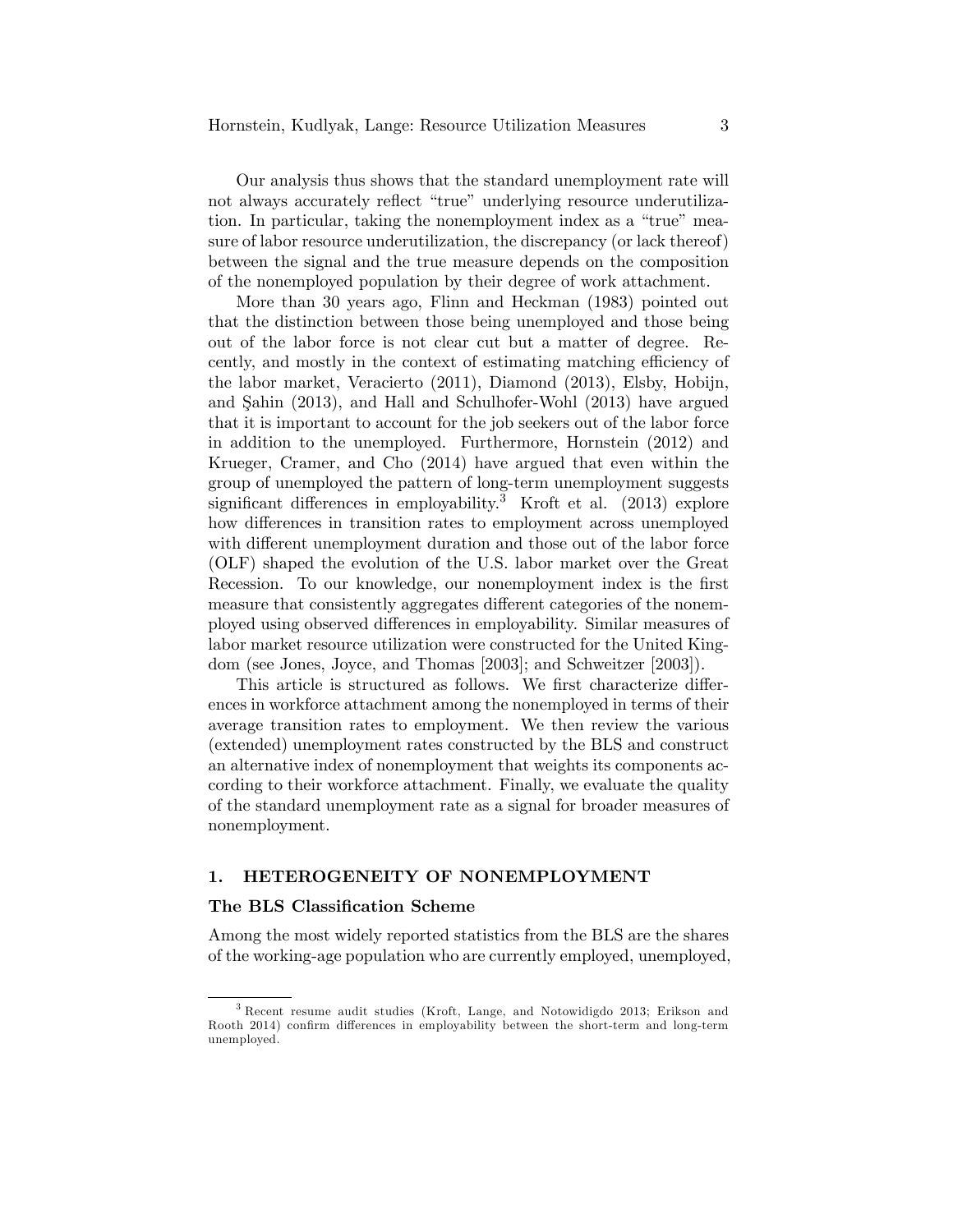|                      | 1                    | $\bf{2}$   | 3             | 4                      | 5    | 6    |  |
|----------------------|----------------------|------------|---------------|------------------------|------|------|--|
|                      | Share of Working-Age |            |               | Employment             |      |      |  |
|                      |                      | Population |               | Probability            |      |      |  |
|                      | 1994–2013            | 2007       | 2010          | 1994–2013              | 2007 | 2010 |  |
|                      | Unemployed           |            |               |                        |      |      |  |
| Short-term           | 3.0                  | 2.5        | 3.5           | 28.0                   | 29.7 | 21.8 |  |
| $Long-term$          | 1.0                  | 0.5        | 2.7           | 14.4                   | 15.5 | 10.3 |  |
|                      | OLF, Want a Job      |            |               |                        |      |      |  |
| Marginally attached, |                      |            |               |                        |      |      |  |
| discouraged          | $0.2^{\circ}$        | 0.2        | $0.5^{\circ}$ | 13.1                   | 16.5 | 10.7 |  |
| Marginally attached, |                      |            |               |                        |      |      |  |
| other                | 0.4                  | 0.3        | 0.3           | 12.7                   | 14.9 | 10.2 |  |
| Other                | 1.8                  | 1.5        | 1.7           | 14.5                   | 15.7 | 12.1 |  |
|                      |                      |            |               | OLF, Do Not Want a Job |      |      |  |
| Other, in school     | 4.1                  | 4.5        | 5.0           | 8.5                    | 8.2  | 6.2  |  |
| Other, not in school | 7.4                  | 7.2        | 7.0           | 7.5                    | 8.1  | 6.9  |  |
| <b>Disabled</b>      | 4.6                  | 4.8        | 5.2           | 1.7                    | 1.7  | 1.4  |  |
| Retired              | 15.4                 | 15.2       | 15.4          | 1.4                    | 1.5  | 1.4  |  |

### Table 1 Nonemployment by BLS Categories

Notes: Share of working-age population and employment transition probability in percent.

and OLF. These shares are estimated using responses from the monthly Current Population Survey (CPS). A nonemployed respondent is counted as unemployed if she has been actively looking for work in the month preceding the survey week. Those neither employed nor actively looking for work are classified as OLF. Starting with the comprehensive revision of the CPS in 1994, the BLS provides additional detail on the labor market attachment of the nonemployed based on survey responses as to why an individual is not actively looking for work. The average population shares for the different nonemployment categories in the CPS are listed in Table 1, columns 1 through 3. We report these shares for the period  $1994-2014$  and the years 2007 and 2010, that is, the year prior to the Great Recession and the year when unemployment reached its peak.

The unemployed can be subdivided based on their reported length of unemployment. Short-term unemployment (STU) covers those who have been unemployed for 26 or fewer weeks, while long-term unemployment (LTU) encompasses those who have been unemployed for more than 26 weeks. On average, only one-fourth of all unemployed report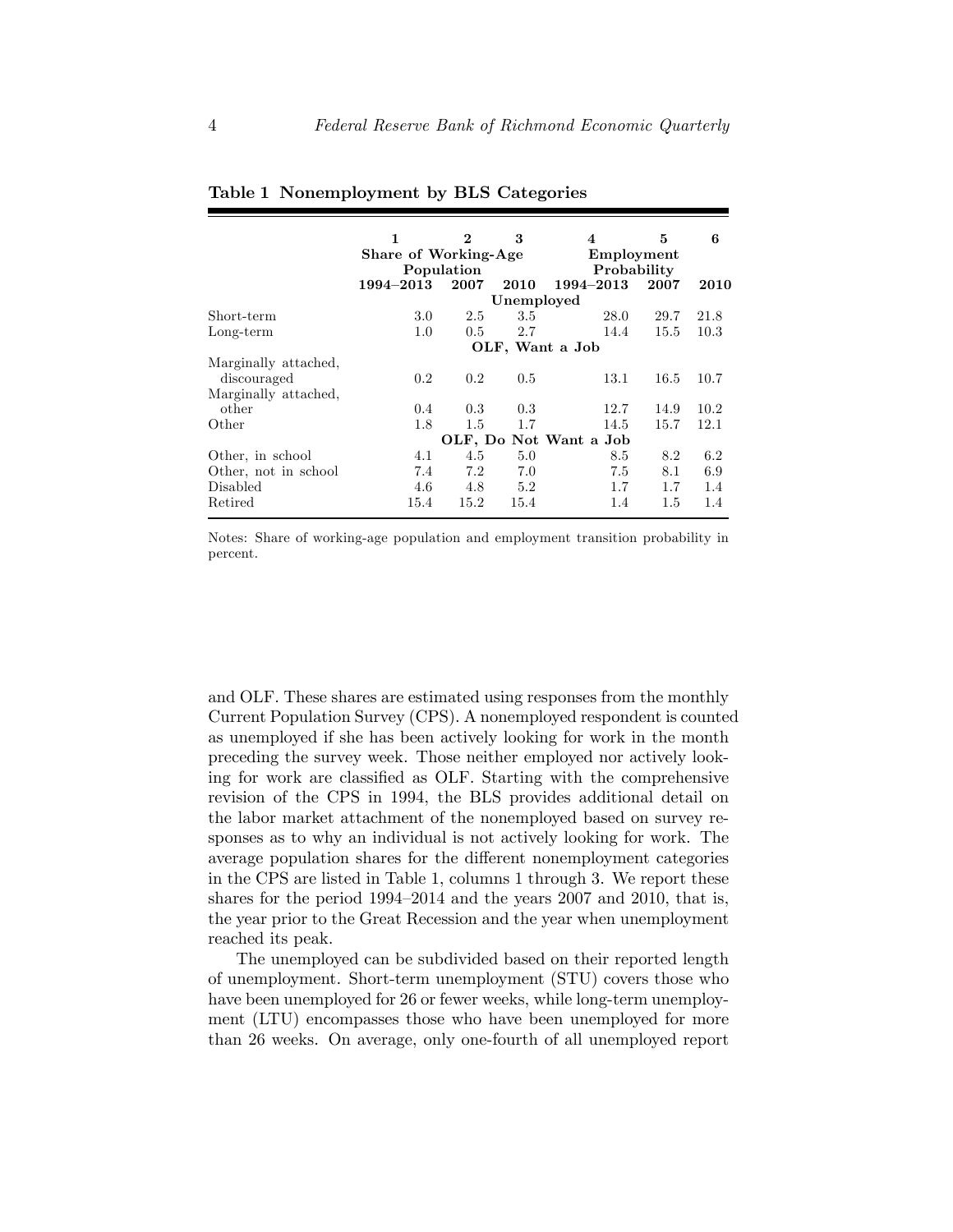more than 26 weeks of unemployment in any one month, but the share of LTU increased to close to one-half following the Great Recession.<sup>4</sup>

The unemployed represent only one-tenth of those without employment. The remaining nine-tenths are OLF.

Over nine-tenths of those OLF do not want a job. Among these individuals we can distinguish between those who are retired, disabled, currently in school, and the remainder. On average, the retired and disabled account for about two-thirds of those who do not want work. Following the Great Recession we saw a noticeable increase in the disabled and those attending school.

While most OLF do not want a job, a little less than one-tenth declare that they do want to work, even though they did not actively look for work in the previous month. Those in this group who want a job, are available for work, and searched for work within the last year (not the last month) are classified as marginally attached. On average, about one-fourth of those who want work are marginally attached, and there are twice as many unemployed as there are marginally attached respondents. Those marginally attached who did not search for a job during the last month because they were discouraged over job prospects are classified as discouraged. On average, discouraged individuals make up about one-third of the marginally attached, but following the recession their share increased noticeably.

#### Transition Rates to Employment

We are motivated to examine broader unemployment concepts since the distinction between unemployment and OLF is not as sharp as one would think. In fact, from month to month, roughly twice as many individuals transition from OLF as opposed to unemployment to employment. We now show that the transition rates to employment are indeed positive for all nonemployed, but that there is also substantial heterogeneity in transition rates among the nonemployed. We also show that the pattern of average transition rates to employment among the nonemployed seems to be consistent with the self-reported labor market attachment.

We first use the CPS microdata to construct transition probabilities from nonemployment to employment using the short rotating four-month panels in the CPS. In any month we observe the labor market status in the current and following month for three-fourths of

<sup>4</sup> That the share of LTU has been exceptionally high since 2007 is also evident from the fact that the average share of LTU for the period from  $1948-2007$  was a mere 15 percent.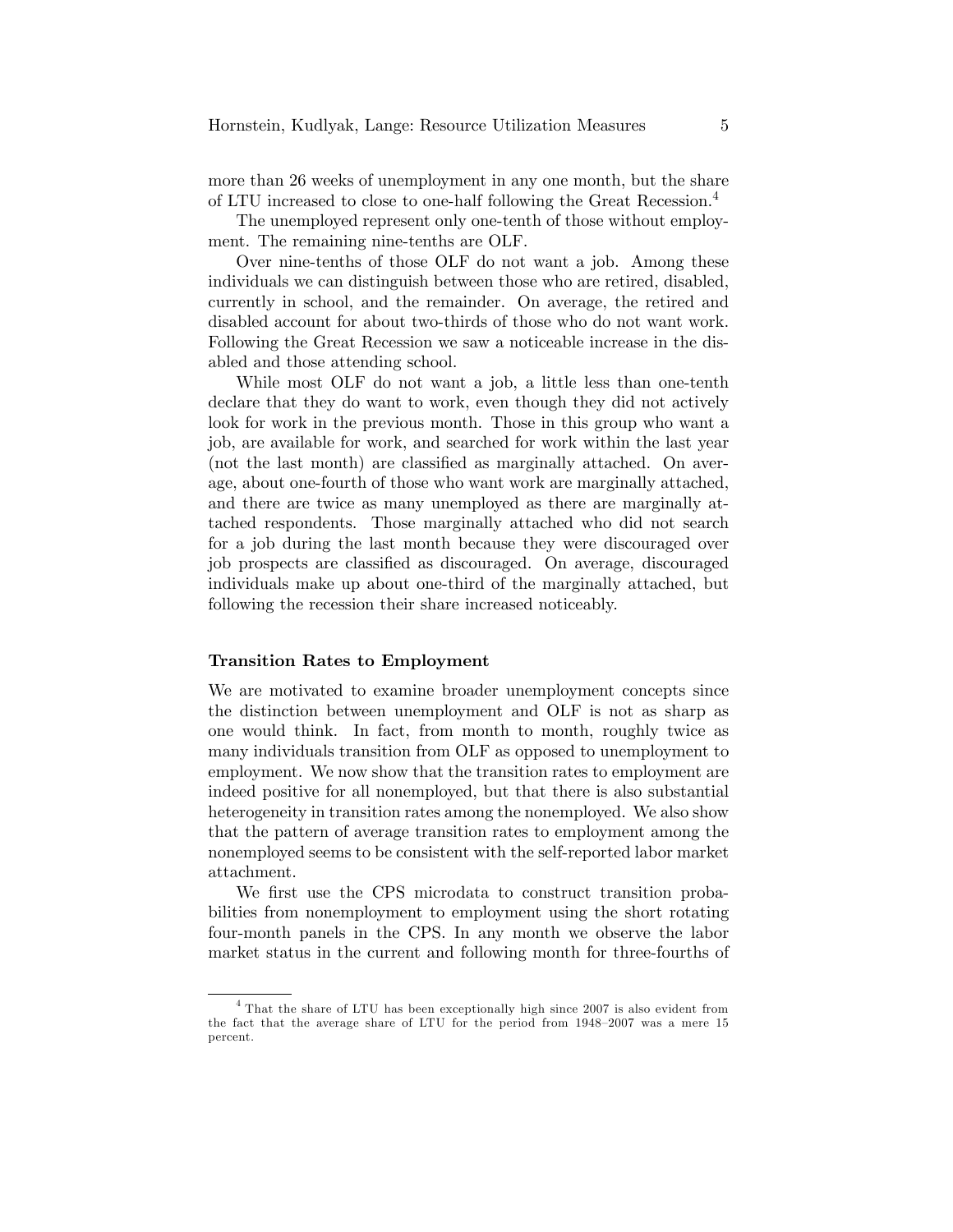the sample. Based on the responses to the CPS questions, we group the nonemployed into the nine nonemployment segments discussed above: the two duration segments of the unemployed, the three segments of OLF who want a job (marginally attached, discouraged, other), and the four segments of OLF who do not want a job (retired, disabled, in school, not in school). We then construct the transition probabilities into employment for each segment by matching the individual records from the CPS microdata month to month.<sup>5</sup> The transition probability from a particular segment of nonemployment to employment is the fraction of that segment that exits to employment from one month to the next.

Table 1, columns 4 through 6, show annual averages of the monthly probabilities of becoming employed for the two unemployment segments and seven OLF segments averaged across 1994–2014, and for the years 2007 and 2010. The probability of becoming employed differs substantially among these groups. The probability is highest for the short-term unemployed: On average they have a 30 percent chance of finding a job within a month. Next are the long-term unemployed and those OLF individuals who want a job: They are about half as likely to become employed as are the  $STU$ .<sup>6</sup> Then there is the group of those who do not want a job but who are neither retired nor disabled: They are only one-fourth as likely to become employed as are the STU. Finally, there is the group of retired and disabled who are less than one-tenth as likely to become employed as are the STU.<sup>7</sup>

In recessions the employment probabilities tend to fall for all groups, but the ranking of the different groups in terms of their transition probabilities to employment remains the same.<sup>8</sup> Furthermore, the ranking of employment probabilities coincides with the desire to work as stated in the survey: Those who actively search tend to have higher transition rates to employment than those who want to work but do not actively look for work, and those who want to work have higher transition rates than those who do not want to work.

<sup>5</sup> Our matching procedure follows the algorithms described in Madrian and Lefgren (1999) and Shimer (2012) The CPS microdata fields are available at http://thedataweb.rm.census.gov/ftp/cps\_ftp.html#cpsbasic.

 $6$  Note that the employment transition rates among the marginally attached OLF do not differ much. In particular, there is no reason to single out discouraged workers based on the likelihood of becoming employed again.

<sup>7</sup> See also Fujita (2014).

<sup>&</sup>lt;sup>8</sup> See Kudlyak and Lange (2014) for graphs of annual averages of monthly job finding rates for the years 1994 to 2013.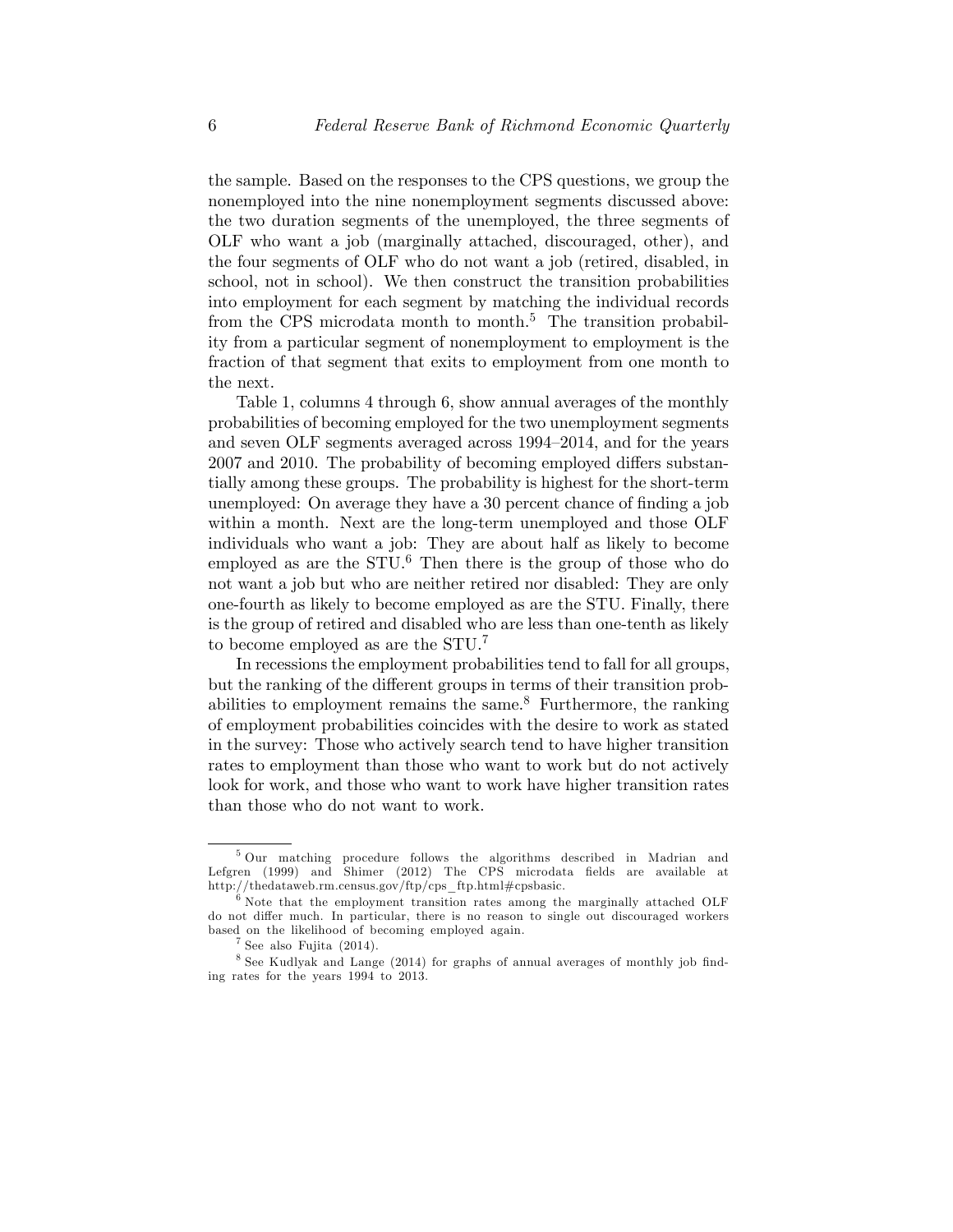### Classication by Labor Force Status Histories

The decomposition of the OLF nonemployed as to why they are not actively looking for work is only available since  $1994<sup>9</sup>$ . This is unfortunate since the Great Recession is an exceptional event for the period since 1994, and we therefore cannot tell whether broader measures of labor market resource utilization performed differently during the Great Recession than at other times of stress in the labor market. We therefore consider an alternative measure of the labor force attachment of the nonemployed that is based on individuals' observed labor market histories and that can be constructed for the time period since 1976. This longer time period contains the recessions of the early 1980s when standard measures of unemployment were of a magnitude similar to the Great Recession.

For the period since 1976, Kudlyak and Lange (2014) use the panel feature of the CPS to construct labor market segments based on respondents' labor force status (LFS) histories, that is, their status as employed, unemployed, or OLF in the current month and the preceding two months. They define classes of LFS histories based on the status in the current month, and whether the current status of a nonemployed individual differs from the status in the preceding two months in particular, if the nonemployed was employed (see Table 2). Conditional on this decomposition of the nonemployed for each segment, Kudlyak and Lange (2014) calculate the probability of being employed in the next month. They find significant and persistent differences in the employment probabilities for these segments.

In Table 2 we report the average population shares and employment transition probabilities of the nonemployed for the Kudlyak and Lange  $(2014)$  decomposition.<sup>10</sup> The population shares of the nonemployed segments with different LFS histories for the full sample period, 1976–2014, and the post-1994 subsample are very similar. Nonemployed individuals who were employed in at least one of the previous two months have the highest chance of being employed again. For this group, active search increases the probability of reemployment somewhat but not much. Next are the nonemployed who have no recent

<sup>9</sup> Prior to 1994, only individuals who were about to exit the sample were asked about their desire to work. Thus, the job-finding probabilities for the OLF segments by desire to work cannot be constructed prior to 1994.

 $10$  We should note that there is month-to-month attrition in the CPS sample that is in addition to the outgoing rotation groups. Since the population shares of currently unemployed and OLF in the subsample with complete three-month LFS histories are not the same as the population shares in the full sample, cf Tables 1 and 2, this attrition does not appear to be completely random.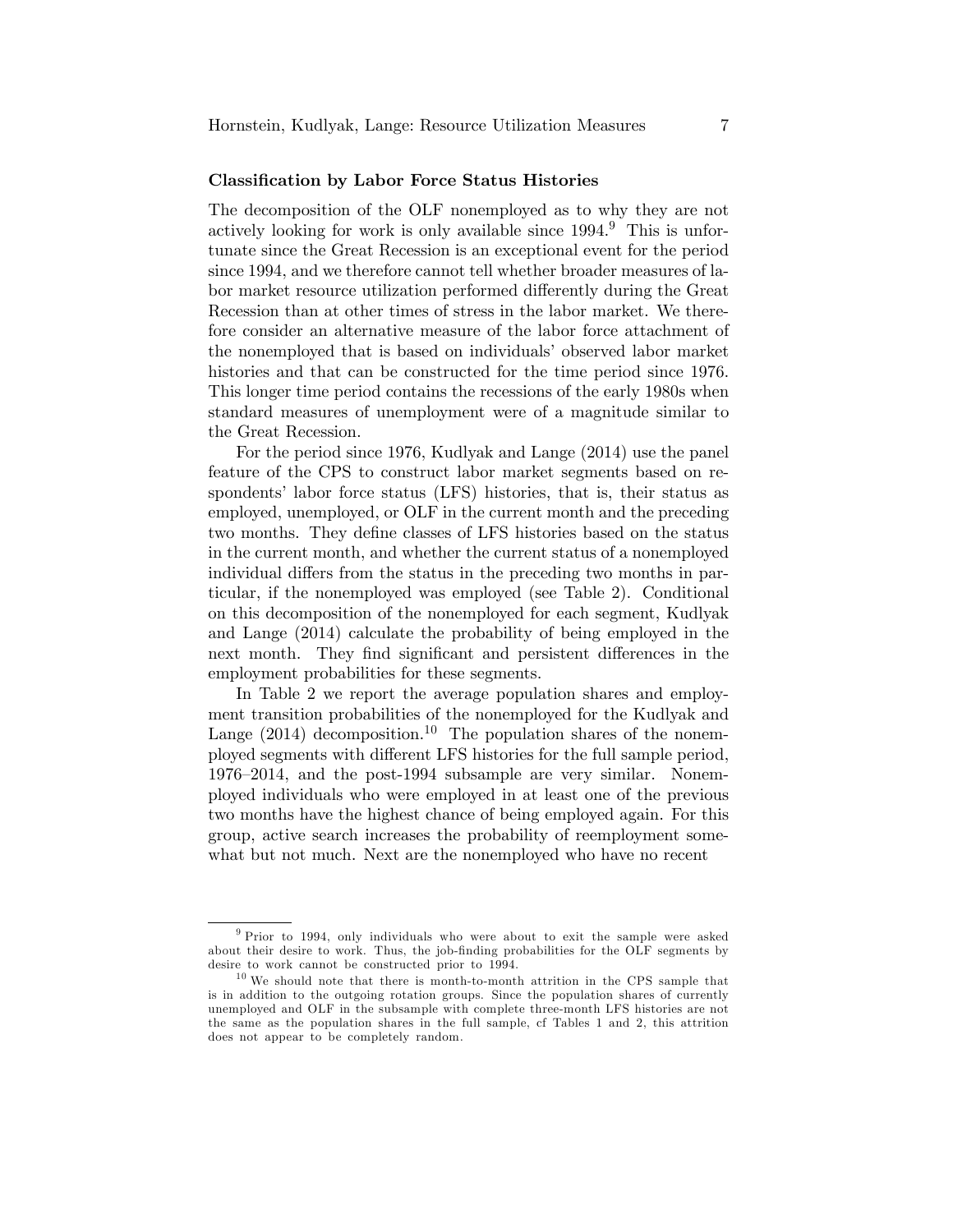| Table 2 Nonemployment by Labor Force Status Histories                                                                                                                                                                                                                                                                                                                                                                                                                                                                                                                                                                                                |               |                                    |                 |                  |                       |                           |                  |               |
|------------------------------------------------------------------------------------------------------------------------------------------------------------------------------------------------------------------------------------------------------------------------------------------------------------------------------------------------------------------------------------------------------------------------------------------------------------------------------------------------------------------------------------------------------------------------------------------------------------------------------------------------------|---------------|------------------------------------|-----------------|------------------|-----------------------|---------------------------|------------------|---------------|
|                                                                                                                                                                                                                                                                                                                                                                                                                                                                                                                                                                                                                                                      |               |                                    |                 | 4                | ١Q                    |                           |                  | œ             |
|                                                                                                                                                                                                                                                                                                                                                                                                                                                                                                                                                                                                                                                      |               | Share of Working-Age<br>Population |                 |                  |                       | Employment<br>Probability |                  |               |
|                                                                                                                                                                                                                                                                                                                                                                                                                                                                                                                                                                                                                                                      | 1976-2014     | $1994 - 2014$                      |                 |                  | $2007$ 2010 1976-2014 | $1994 - 2014$             | 2007             | 2010          |
|                                                                                                                                                                                                                                                                                                                                                                                                                                                                                                                                                                                                                                                      |               |                                    |                 |                  | Currently Unemployed  |                           |                  |               |
| Recent employment                                                                                                                                                                                                                                                                                                                                                                                                                                                                                                                                                                                                                                    | $\frac{3}{1}$ | 1.2                                |                 | 1.1 1.4          | 38.8                  | 39.2                      | 40.7             | 34.2          |
| No recent employment                                                                                                                                                                                                                                                                                                                                                                                                                                                                                                                                                                                                                                 | $\Box$        | $\Box$                             |                 |                  | 17.1                  | $16.0\,$                  | $17.2$<br>$19.0$ | 9.6           |
| Continuously unemployed                                                                                                                                                                                                                                                                                                                                                                                                                                                                                                                                                                                                                              | $\frac{1}{4}$ | 1.3                                |                 | $\frac{15}{2.8}$ | 17.7                  | 17.2                      |                  | 1.0           |
|                                                                                                                                                                                                                                                                                                                                                                                                                                                                                                                                                                                                                                                      |               |                                    |                 | Currently        | <b>DLF</b>            |                           |                  |               |
| Recent employment                                                                                                                                                                                                                                                                                                                                                                                                                                                                                                                                                                                                                                    | 2.9           | 2.8                                | $\frac{3.0}{3}$ | $2.6\phantom{0}$ | 27.7                  | 27.1                      | 27.8             | 27.6          |
| No recent employment                                                                                                                                                                                                                                                                                                                                                                                                                                                                                                                                                                                                                                 | 1.3           | 1.3                                |                 | 1.9              | 9.6                   | 9.5                       | 9.6              | $7.1\,$       |
| Continuously OLF                                                                                                                                                                                                                                                                                                                                                                                                                                                                                                                                                                                                                                     | 30.9          | 30.2                               |                 |                  |                       | 1.8                       | $\frac{8}{1}$    | $\frac{5}{1}$ |
| and the last row denotes those who have been unemployed/OLF in both of the previous two months. The share of<br>Notes: The first set of rows covers those nonemployed who are unemployed in the current month and the second set<br>covers those nonemployed who are OLF in the current month. For each group, the first row (Recent employment)<br>denotes those who have been employed at least once in the previous two months; the second row denotes those<br>who have not been employed in any of the previous two months but also not unemployed/OLF in both months;<br>working-age population and the employment probability are in percent. |               |                                    |                 |                  |                       |                           |                  |               |

| $\overline{\phantom{a}}$ district |
|-----------------------------------|
|                                   |
| Latating                          |
|                                   |
|                                   |
|                                   |
|                                   |
|                                   |
|                                   |
|                                   |
|                                   |
|                                   |
|                                   |
|                                   |
|                                   |
|                                   |
|                                   |
|                                   |
| Nonemployment by Lanor Hore       |
|                                   |
|                                   |
|                                   |
|                                   |
|                                   |
|                                   |
|                                   |
|                                   |
|                                   |
|                                   |
|                                   |
|                                   |
|                                   |
|                                   |
|                                   |
|                                   |
|                                   |
|                                   |
|                                   |
| Pahle ?                           |
|                                   |
|                                   |
|                                   |
|                                   |
|                                   |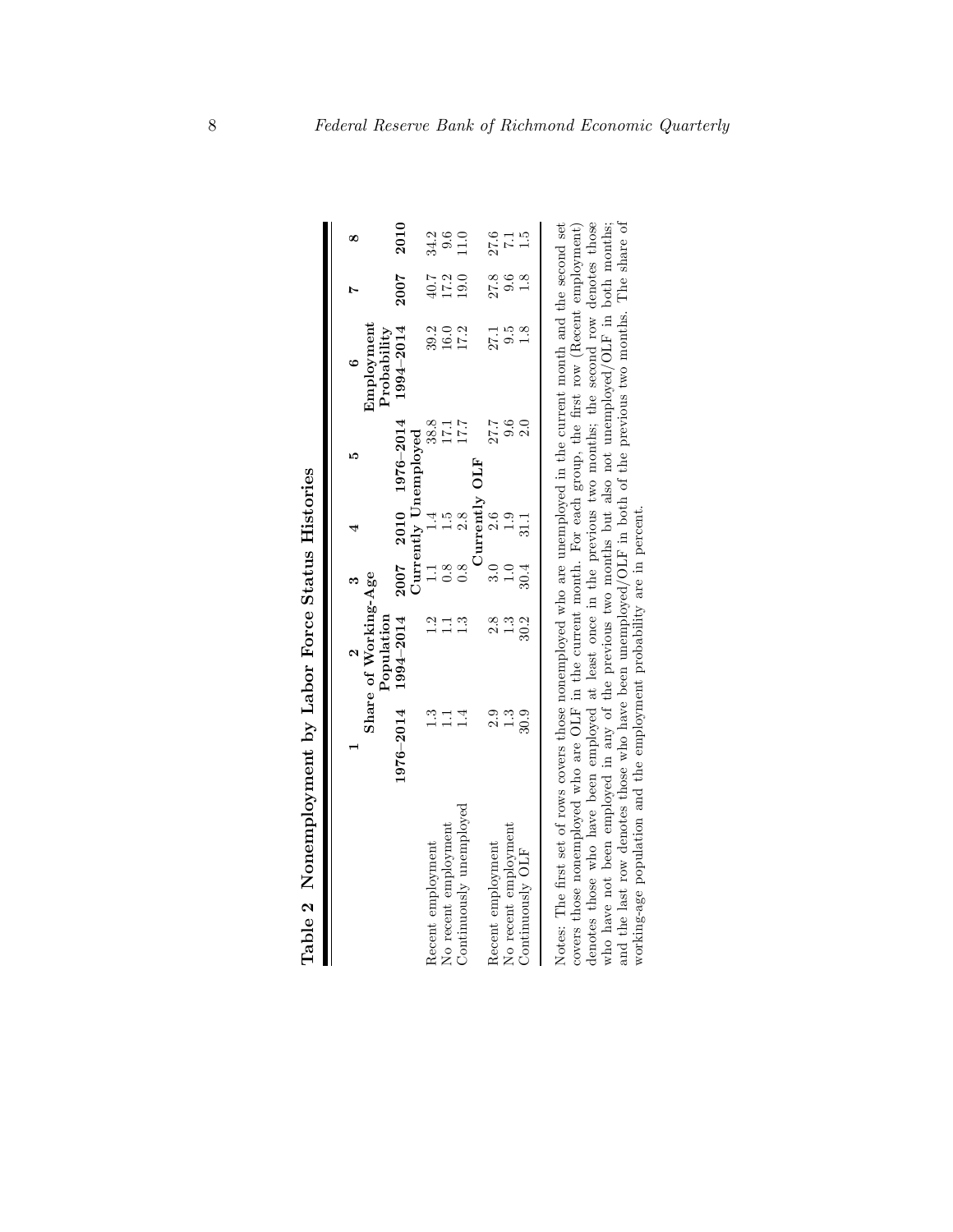employment experience but are actively looking for work: Having no recent work experience reduces the employment probability by more than half. Finally, there are the nonemployed who are not actively looking for work and have no recent employment experience: They are less than one-fourth as likely to find work. Similar to the BLS classification by reason of nonemployment, the employment transition rates decline significantly in a recession, for example from 2007 to 2010 following the Great Recession, but the relative rankings remain constant.<sup>11</sup>

Our evidence from employment transition rates suggests that clear distinctions between being in and out of the labor force are not possible and might not be useful for determining the degree of labor utilization. This conclusion emerges for both methods of measuring labor force attachment. For example, for the BLS classification by reason of nonemployment, those who are OLF but want to work have essentially the same employment probabilities as the long-term unemployed, yet only the latter are included in the standard unemployment rate. Similarly for the Kudlyak and Lange  $(2014)$  classification based on LFS histories, even though those nonemployed who are OLF with some recent employment experience are more likely to become employed than those who are unemployed with no recent employment experience, the latter and not the former are included in the standard definition of the unemployment rate.

## 2. MEASURES OF RESOURCE UTILIZATION

The most widely used measure of resource utilization in the labor market is the unemployment rate, U3 to be precise. The unemployment rate is defined as the share of the unemployed, that is, those nonemployed who are actively looking for work, in the labor force where the latter is the sum of the employed and unemployed. We now briefly review the BLS extended measures of unemployment that broaden the set of the potentially employable working-age population, but weight all of these potentially employable equally. Since we have argued above that labor force attachment for the nonemployed is a matter of degree rather than satisfying a simple in or out criteria, we then propose two alternative indices of nonemployment that quantify the degree of labor force attachment. These indices include all nonemployed members of the working age population but weight the nonemployed according to their average employment transition rate.

<sup>&</sup>lt;sup>11</sup> Again, see Kudlyak and Lange (2014) for time series of annual averages of the transition rates.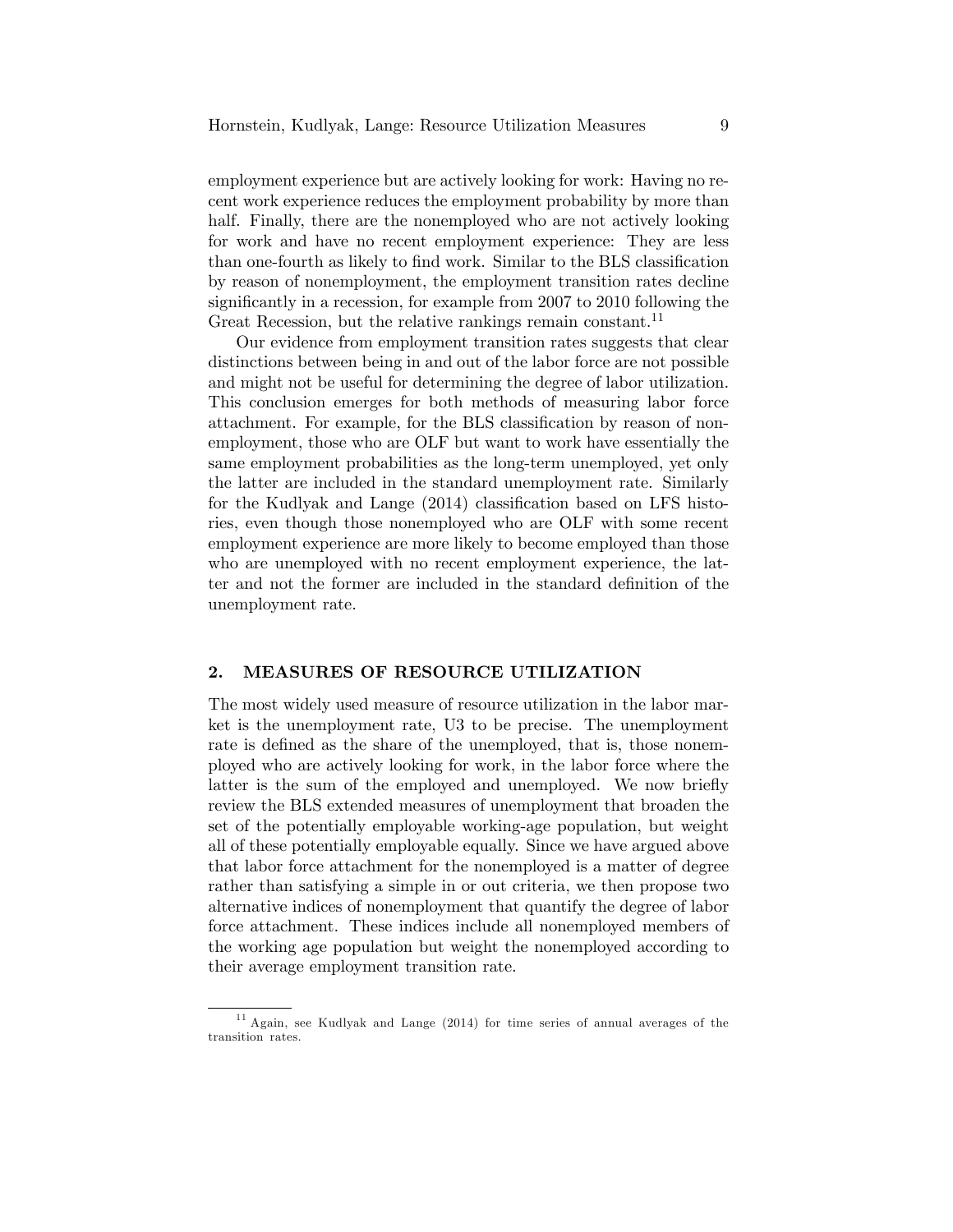# Extended Unemployment Rates from the BLS

The BLS constructs extended measures of unemployment that move subgroups from OLF to unemployed. In particular, the U4 rate adds discouraged workers from the marginally attached, and the U5 rate includes all marginally attached. The corresponding unemployment rates are defined as before with appropriately adjusted labor force measures. In addition, the BLS publishes the U6 rate, which includes those employed who are working part time for economic reasons (PTfER) in the unemployment rate.<sup>12</sup> These individuals, sometimes referred to as involuntary part-time workers, would have preferred to work full time but had to work part time because they did not Önd full-time work or because their hours had been reduced to part-time work. Including these employed among the unemployed is usually motivated by the argument that, like the unemployed, they are not employed as much as they would like to be. For each of these extended measures of unemployment, the group that is added receives the same weight as the unemployed who are part of  $U3.^{13}$ 

# Nonemployment Rates Adjusted for Labor Market Attachment

We now construct a nonemployment index (NEI) that is more comprehensive than the unemployment rate but also accounts for the fact that not all nonemployed are equally attached to the labor market. Our proposed NEI is a weighted average of the population shares of the various subgroups among the unemployed and OLF, where the weight for each subgroup is given by the sample average of its employment transition rate relative to the group with the highest transition rate. Our index thus measures the effectively available labor resources in units of the group with the strongest labor market attachment.<sup>14</sup> We use sample

 $12$  Unlike for U4 and U5, adding those working PTfER does not increase the labor force in the definition of the unemployment rate.

<sup>&</sup>lt;sup>13</sup> Bregger and Haugen (1995) provide a short history of the BLS extended measures of unemployment.

 $14$  Our procedure to adjust available nonemployed for their effective labor market attachment is similar to the quality adjustment of employment, where one uses relative wages as measures of relative labor efficiency. These quality-adjusted employment measures have a long tradition in labor economics. For example Katz and Murphy (1992) use this method to generate efficiency units of labor supply by education group. In addition to weighting the nonemployed by their relative job finding rate, one can consider the quality of jobs that different segments of the nonemployed find. This investigation is beyond the scope of the article.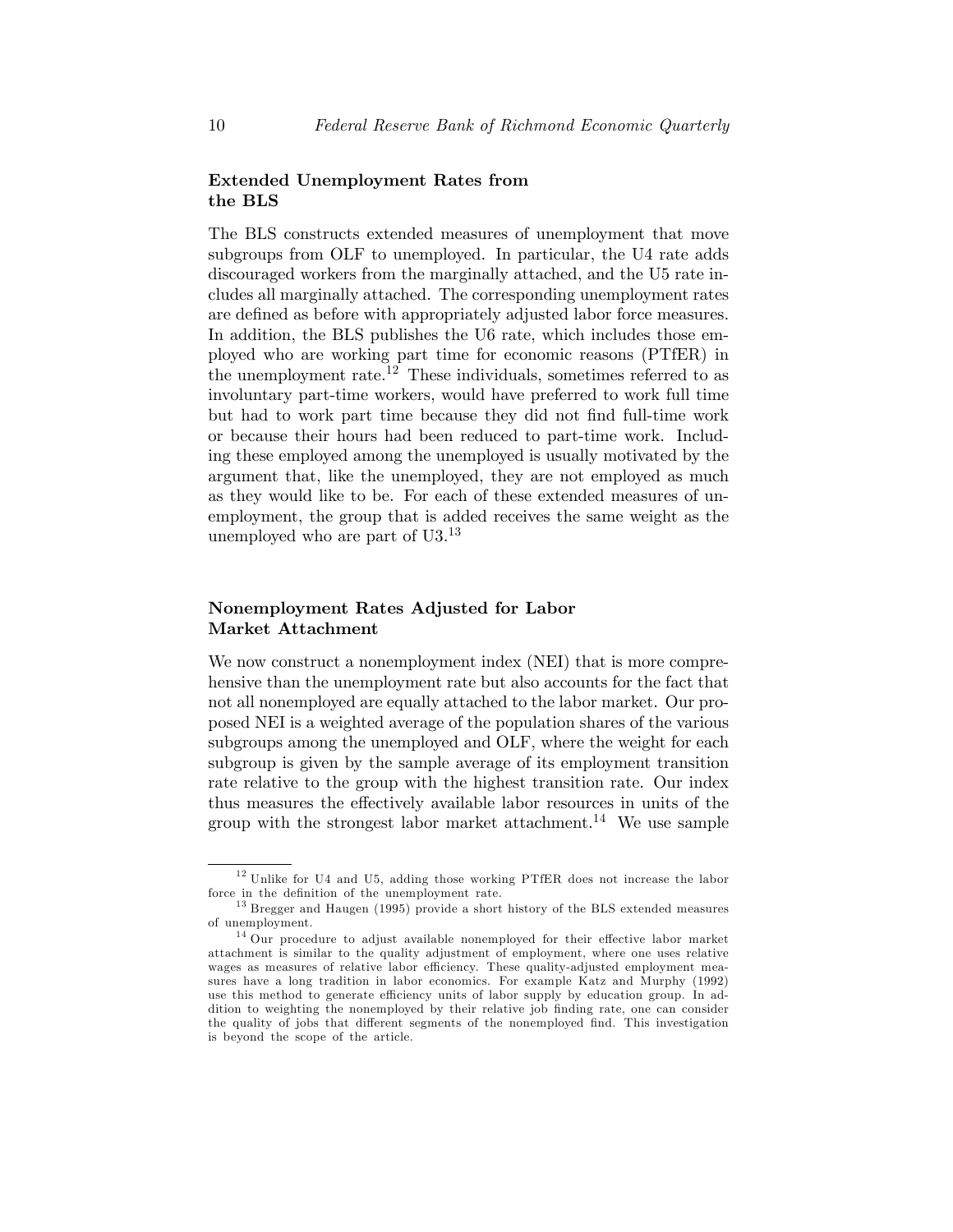averages of the transition rates to ensure that the variation in the index over time is not driven by cyclical changes in relative transition rates.

We construct two versions of the NEI. The first version uses the BLS classifications of nonemployment for the period from 1994 on, NEI1 for short, and the second version uses the Kudlyak and Lange (2014) classification scheme based on LFS histories from 1976 on, NEI2 for short. Employment transition rates are defined relative to the short-term unemployed for the BLS classification and relative to the unemployed with some employment in the previous two months for the LFS history classification.

For each NEI we also construct a version that incorporates those working part time for economic reasons. We weight this group by the product of its relative transition probability to full-time employment and its "underutilization" rate. Analogous to the weighting of the nonemployed, we normalize the transition rate relative to the highest employment transition rate among the group of the nonemployed. The underutilization rate is defined as the ratio of the difference of the average weekly hours worked by those working full time and the average weekly hours worked by those working part time for economic reasons to the average weekly hours worked by those working full time.

Using the CPS microdata from January 1994 to December 2013, we find that the average monthly transition probability from involuntary part-time work to full-time work is 0.30, about the same as the employment transition rate of the short-term unemployed. The average work week of those working PTfER is 22.9 hours, about half of the work week of those working full time, which is  $44.5$  hours.<sup>15</sup> Those working part time for economic reasons therefore receive a weight of about one-half in the nonemployment index.<sup>16</sup>

# A First Look at Resource Utilization, 1976-2014

The qualitative features of the standard unemployment rate, the extended unemployment rates, and the nonemployment rates are essentially the same: They rise and fall together and all increase more

 $15$  For these calculations we use reported "actual total" hours worked. Alternatively, we could use "usual total" hours worked, or "total" or "usual" hours worked at the primary job. For these various hours measures, the implied weight on those working part time for economic reasons in the nonemployment index then ranges from 0.133 to  $0.145$ . Thus our choice of "hours worked" definition maximizes the weight for those working part time for economic reasons.

 $16$  Hornstein, Kudlyak, and Lange (2014) and Hornstein et al. (2014) use an ad hoc weight of 0.5 for those working part time for economic reasons. This weighting choice also follows the pre-1994 BLS definition for U6, Bregger and Haugen (1995).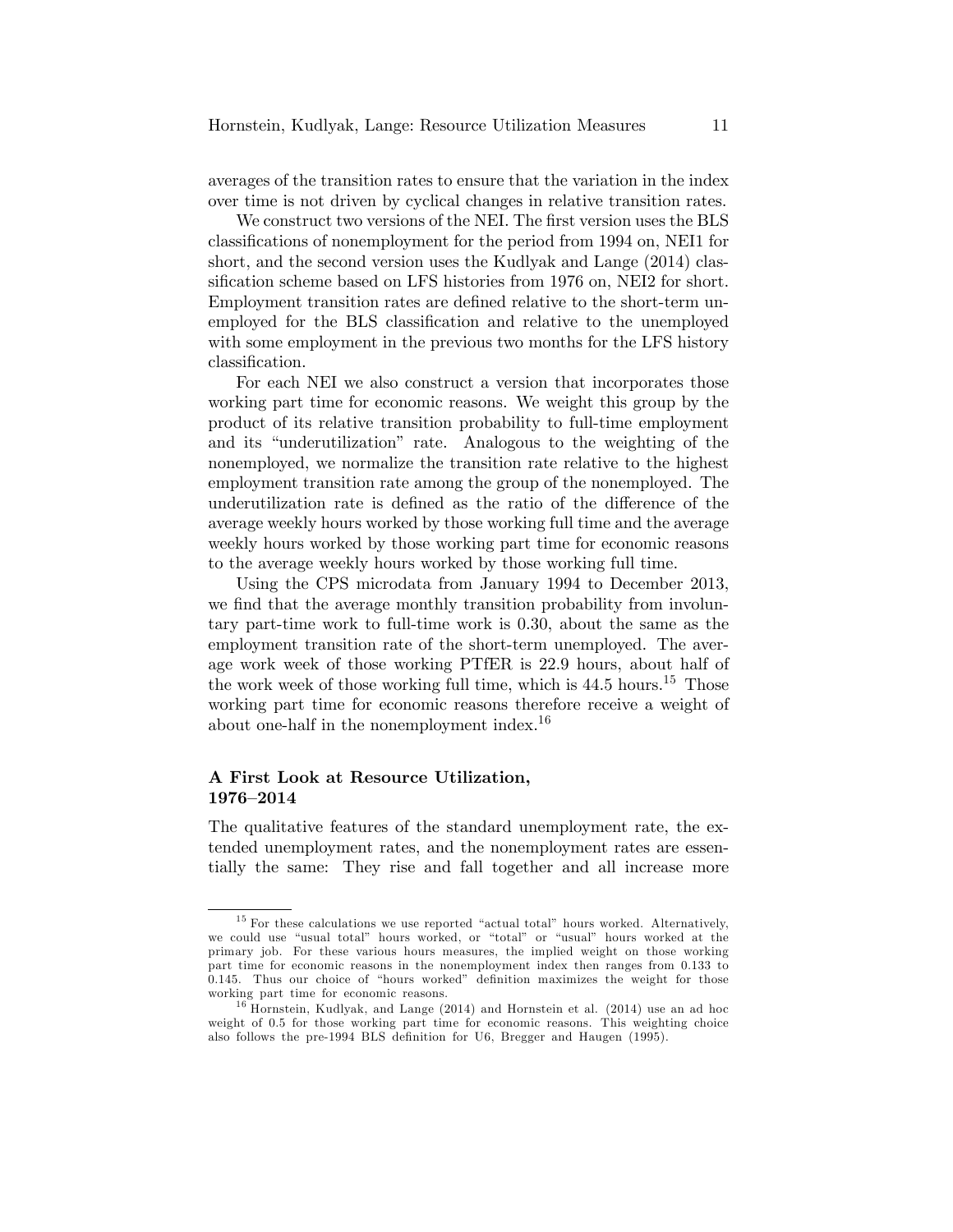

Figure 1 Measures of Labor Market Resource Utilization

Notes: The series are annual averages of monthly unemployment rates and nonemployment rates. The BLS unemployment rates in Panel A are the standard U3 unemployment rate for the period  $1976-2014$ , black line, and the extended unemployment rates, U5 (solid blue) and U6 (dashed blue) for the period  $1994-2014$ . The extended rate U5 includes unemployed and marginally attached workers, and U6 includes unemployed and marginally attached and those working part time for economic reasons. The thin black line is the CBO natural rate of unemployment. The nonemployment rates in Panel B are our alternative measures based on BLS nonemployment categories for 1994–2014, red solid line, and LFS histories for  $1976-2014$ , green solid line. The corresponding dashed lines include weighted employed who are working part time for economic reasons.

following the Great Recession than they did during the 2001 recession. The standard unemployment rate U3 and the two extended unemployment rates U5 and U6 are displayed in the top panel of Figure 1, and the two nonemployment indices, with and without PTfER, are displayed in the bottom panel of Figure 1. The rates differ in their levels and to some extent in their volatility.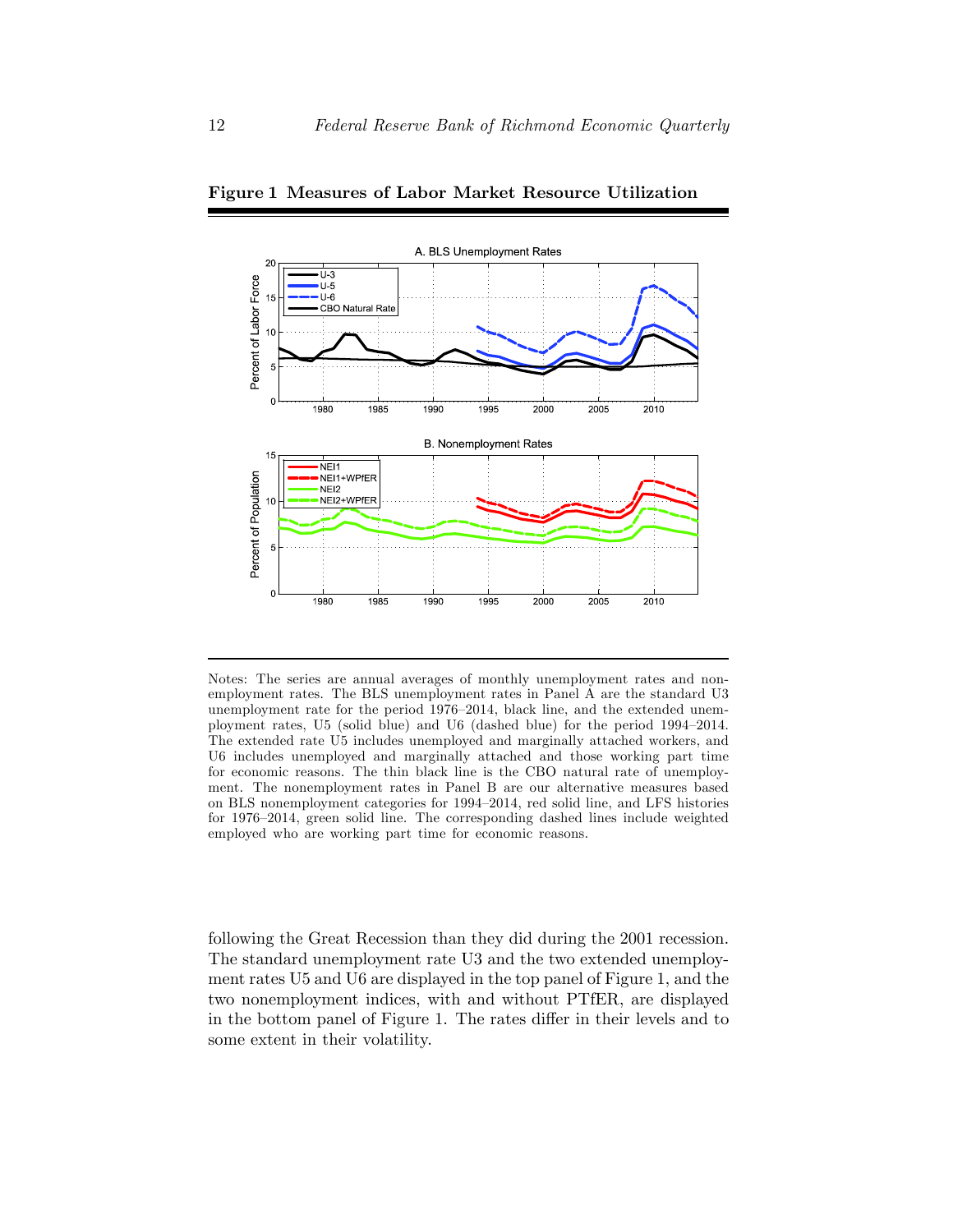It is common to assume that because of frictions in the labor market there will always be some unemployment in the economy. In other words, there is a natural rate of unemployment and policy should only be concerned with deviations from that natural rate. For the standard U3 unemployment rate, the most frequently referenced estimate of the natural rate is provided by the Congressional Budget Office (CBO), the thin black line in the top panel of Figure 1. The CBO has the natural rate increasing from about 5.2 percent in 1950, to 6.2 percent in the late 1970s, from where it declines to 5 percent by 2000, and then increases again to 5.5 following the Great Recession. According to the CBO, the natural rate is essentially 5 percent with some upward allowance made when actual unemployment is high.

By construction, the extended unemployment and nonemployment rates are higher than the standard unemployment rate, but similar to the standard unemployment rate, therefore one could define natural rates that stay close to the respective lower bounds of these broader utilization measures. Rather than constructing these alternative natural rates, in the following we will study how well the standard unemployment rate does as a signal for the broader utilization measures. This approach is motivated by the fact that prior to the Great Recession the standard unemployment rate was widely accepted as the relevant measure of labor market utilization. If, following the Great Recession, we now believe that a broader utilization measure is more appropriate, we would like to know how closely the standard unemployment rate was correlated with the broader measure prior to 2007 and in what way the relation between the standard unemployment rate and the broader measure broke down after 2007.

## 3. NARROW AND BROAD MEASURES OF UNEMPLOYMENT AFTER 2007

Pointing to the exceptionally large increase of discouraged workers and those working PTfER after the Great Recession, it is often argued that the standard unemployment rate understates the degree of resource underutilization for this period. We now argue that while this may be true for the BLS measure U6, for nonemployment measures that account for differences in workforce attachment the standard unemployment rate actually overstates "true" unemployment for this period.

In Figure 2 we plot monthly data of the standard unemployment rate U3 against various broader measures of unemployment for the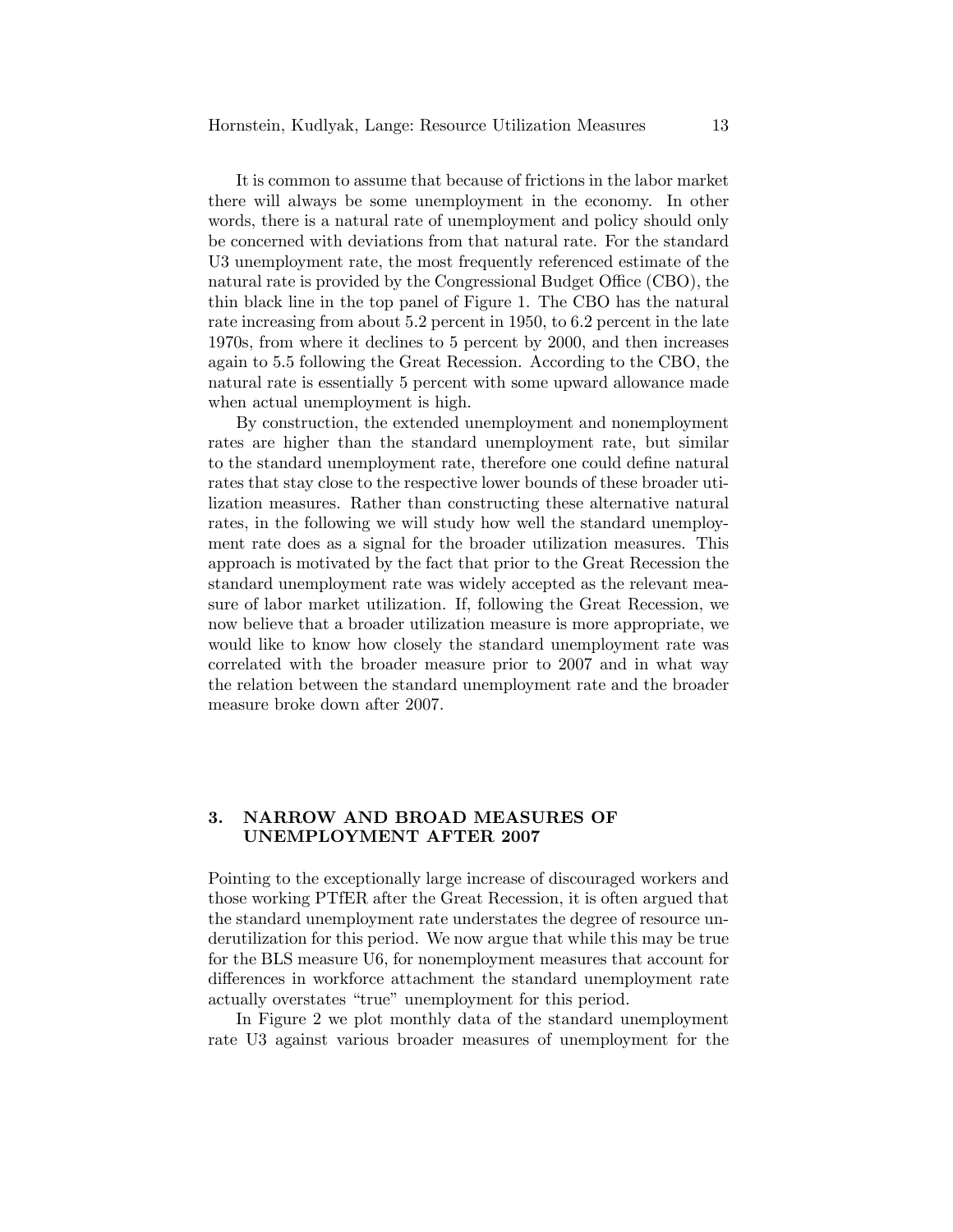

Figure 2 The Unemployment Rate as a Signal of Labor Market Utilization, 1994-2014

Notes: All panels plot the standard unemployment rate U3 on the vertical axis against alternative measures of labor market utilization on the horizontal axis. In the first column the alternative measures are on the first row the extended BLS unemployment rate U5, on the second row the NEI based on weighted BLS nonemployment categories, and on the third row the NEI based on weighted LFS histories. The second column adds those working part time for economic reasons, unweighted in the first row (U6) and weighted for the NEIs in the second and third rows. The sample period is 1994 to 2014 for monthly data.

period 1994 to  $2014$ .<sup>17</sup> The rows represent our different broad measures of unemployment, U5, NEI1, and NEI2, and the right columns add

<sup>&</sup>lt;sup>17</sup> Scatterplots for annual averages of the monthly unemployment and nonemployment rates have the same qualitative features, but the structural breaks estimated in Table 3 are no longer statistically significant.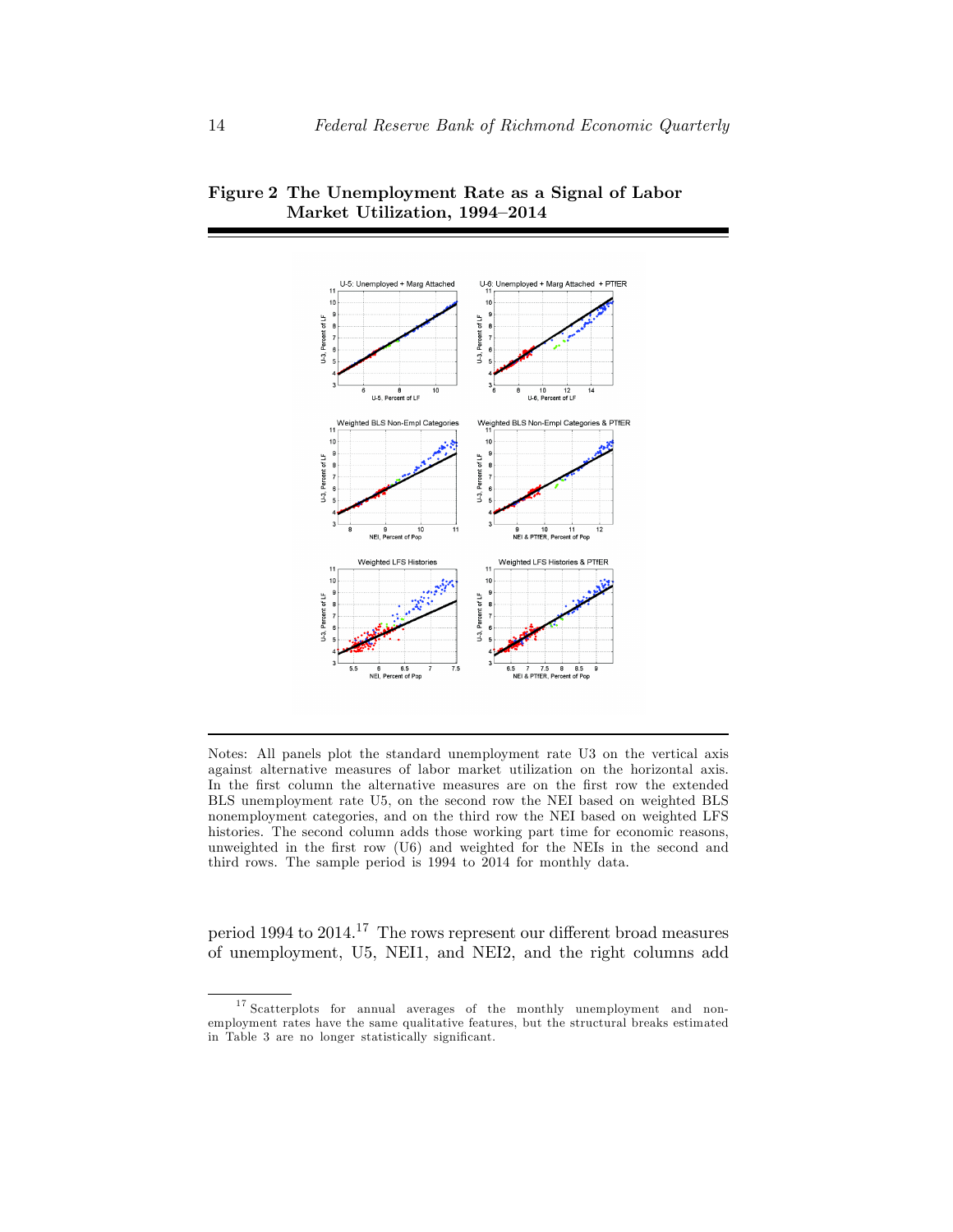those working PTfER to these broader measures. For each panel we plot the Ötted line for a regression of U3 on the relevant broad measure of unemployment for the sample period 1994 to June 2007, represented by the red dots in the different panels. This sample represents the period when presumably there was a close relationship between the standard unemployment rate U3 and the alternative broader measures of unemployment. If the actual U3 unemployment rate for the period after June 2007 is consistently below (above) the fitted line for the pre-2007 sample, then we would say that U3 understates (overstates) true unemployment relative to the pre-2007 relation. For the post-2007 period, we distinguish between the months from July 2007 to December 2013, blue dots, and the year 2014, green dots, the most recent period.

A close relationship between U3 and the extended BLS unemployment rates for the time prior to June 2007 is apparent in the top row of Figure 2, somewhat less so for U6 than for U5. However, for most of the period after June 2007, U3 is consistently below what would have been predicted based on U6 for the pre-2007 period but not so much for U5. Given that including marginally attached workers in U5 does not have much of an impact, the break in U6 is indeed almost exclusively attributable to the exceptional increase of those working PTfER. Since the increase of those working PTfER has persisted into 2014, U3 continues to understate unemployment relative to pre-2007.

Proceeding now to our nonemployment indices we also find a close relationship between them and U3 for the pre-2007 period, somewhat less so for NEI2 based on LFS histories than for NEI1 based on BLS nonemployment categories. Contrary to the extended BLS unemployment rates, we find that for the post-2007 period U3 actually overstates unemployment relative to the NEIs that exclude those working PTfER. This break relative to the pre-2007 relation is due to the exceptionally large increase of long-term unemployment following the Great Recession. Since our NEIs down-weight long-term unemployed significantly relative to short-term unemployed, the NEIs increase less than U3 after the Great Recession. Including those working PTfERs in the NEIs then reduces the overstatement of U3 after 2007, since the exceptional increase in those working PTfER compensates for the exceptional increase in long-term unemployment. As of 2014, however, observations on U3 appear to be consistent with the pre-2007 relationship between U3 and any of our NEI.

The magnitude of nonemployment after 2007 for any of our measures is exceptional relative to the time period from 1994 to 2007. It is therefore not obvious that the relationship between U3 and broader measures of unemployment can be extrapolated from the pre-2007 period. While the extended BLS measures of unemployment and the NEI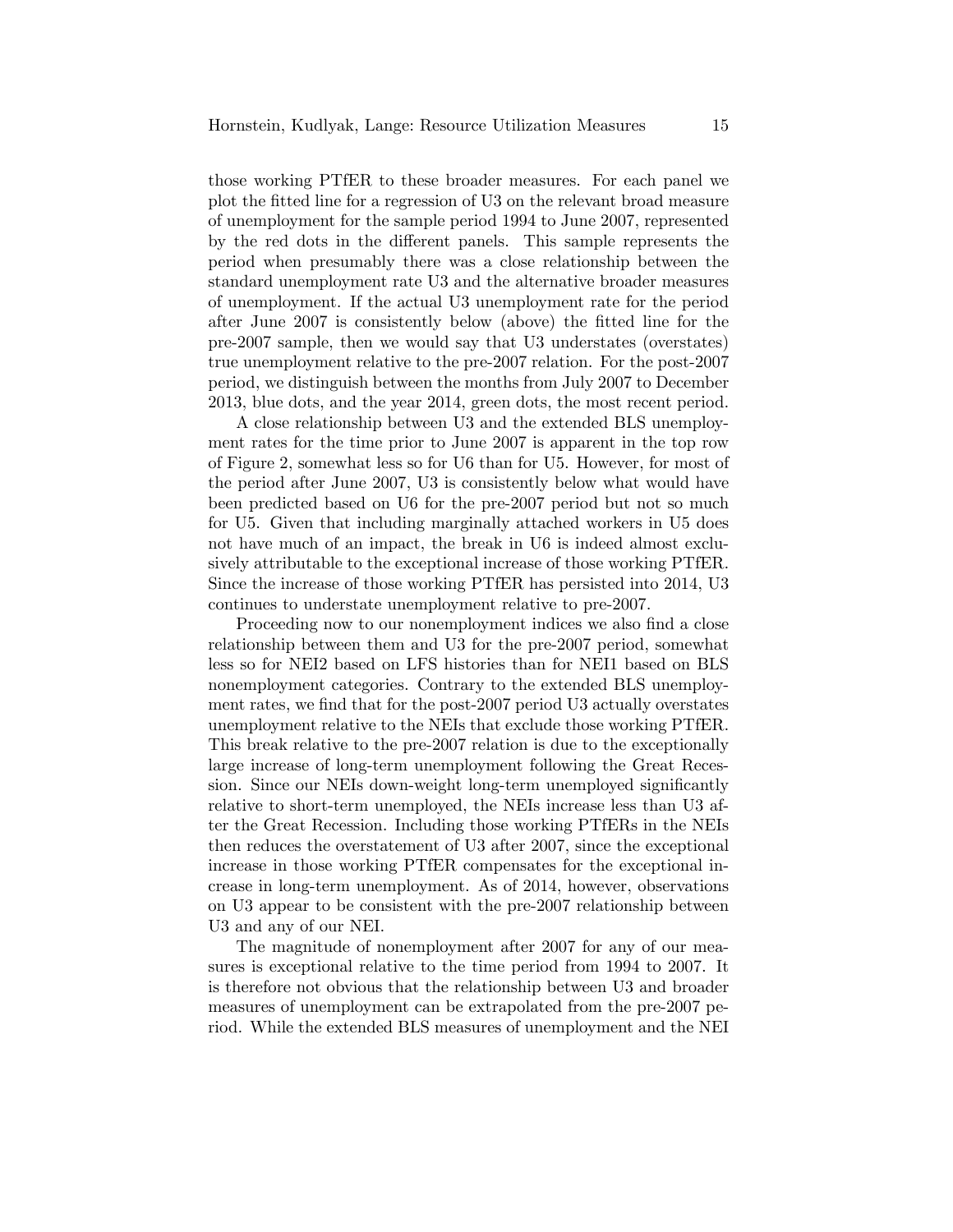

Figure 3 The Unemployment Rate as a Signal of Labor Market Utilization, 1976-2014

Notes: All panels plot the standard unemployment rate U3 on the vertical axis against alternative measures of labor market utilization on the horizontal axis. In the first column the alternative measures are on the first row—our estimate of the extended BLS unemployment rate (U5), and on the second row the NEI based on weighted LFS histories. The second column adds those working part time for economic reasons, unweighted for U6 and weighted for the NEI. The sample period is 1976 to 2014 for monthly data.

that is based on BLS nonemployment categories are only available from 1994 on, we can construct the NEI that is based on LFS histories for the years from 1976 on, a period that contains unemployment rates that are comparable to the unemployment rates following the Great Recession. In Figure 3 we plot the standard U3 unemployment rate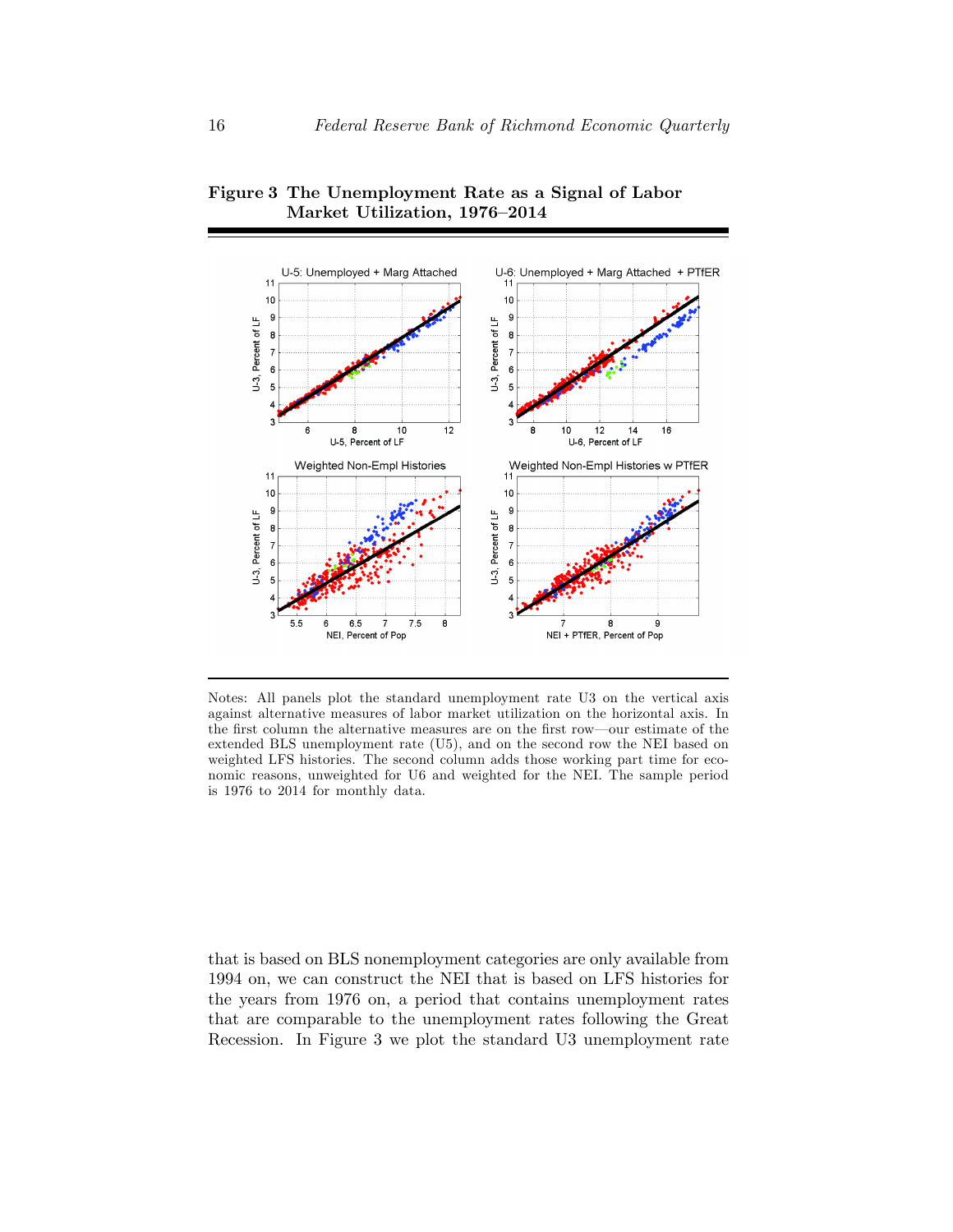|                                       | BLS Extended Unemployment Rates, 1994–2014 |  |  |  |  |
|---------------------------------------|--------------------------------------------|--|--|--|--|
| U5                                    | 0.02(0.02)                                 |  |  |  |  |
| U6                                    | $-0.28(0.05)$                              |  |  |  |  |
|                                       | NEI Based on BLS Nonemployment Categories, |  |  |  |  |
| 1994–2014                             |                                            |  |  |  |  |
| Without WPfER                         | 0.31(0.05)                                 |  |  |  |  |
| With WPfER                            | 0.02(0.05)                                 |  |  |  |  |
|                                       | NEI Based on LFS Histories, 1994-2014      |  |  |  |  |
| Without WPfER                         | 0.47(0.09)                                 |  |  |  |  |
| With WPfER                            | $-0.15(0.07)$                              |  |  |  |  |
| NEI Based on LFS Histories, 1976-2014 |                                            |  |  |  |  |
| Without WPfER                         | 0.96(0.07)                                 |  |  |  |  |
| With WPfER                            | 0.15(0.05)                                 |  |  |  |  |

|  |  |  |  |  |  | Table 3 Post-2007 Bias of the U3 Unemployment Rate |  |
|--|--|--|--|--|--|----------------------------------------------------|--|
|--|--|--|--|--|--|----------------------------------------------------|--|

Notes: Coefficients  $c$  for a structural break in June 2007 in the OLS regression  $U3(t) = a + b * X(t) + c * B(t)$  where  $B(t)$  is 1 after June 2007 and 0 before, and  $X(t)$  is a broad measure of nonemployment as indicated in the subheaders and row titles. The regression is performed on monthly data. The break coefficients are in percentage points with standard error in parentheses. NEI = nonemployment index as described in the article. WPfER  $=$  working part time for economic reasons.

against our versions of the extended BLS unemployment rates and the NEI based on LFS histories for the sample period from 1976 to 2014.<sup>18</sup>

The qualitative features of Figure 3 for the period following the Great Recession are the same as in Figure 2. Relative to the pre-2007 period, the standard unemployment rate U3 understates "true" unemployment for the BLS extended unemployment rates and overstates "true" unemployment for the nonemployment index from  $2007$  to  $2013$ . More recently, in 2014 U3 has been well in line with the NEIs but it continues to understate unemployment relative to U6.

We can formalize our discussion by simply running a linear regression of the standard unemployment rate U3 on the various broader measures of unemployment for the full sample while allowing for a structural break in the middle of  $2007$ . In Table 3 we report the coefficient of the parallel shift term of the relationship between U3 and the broader measures of unemployment. Relative to the pre-2007 period,

 $18$  Since information on marginally attached OLF is not available prior to the 1994 comprehensive revision of the CPS, we approximate the marginally attached nonemployed with the LFS history group that is currently OLF and was not employed in the last two months. For the time period from 1994 to 2007 when both series are available, the extended unemployment rates U5 calculated using either the marginally attached or the OLF without recent employment are closely aligned. Following Polivka and Miller (1998), the number of those working PTfER is scaled by a factor of 0.806 prior to the 1994 CPS redesign.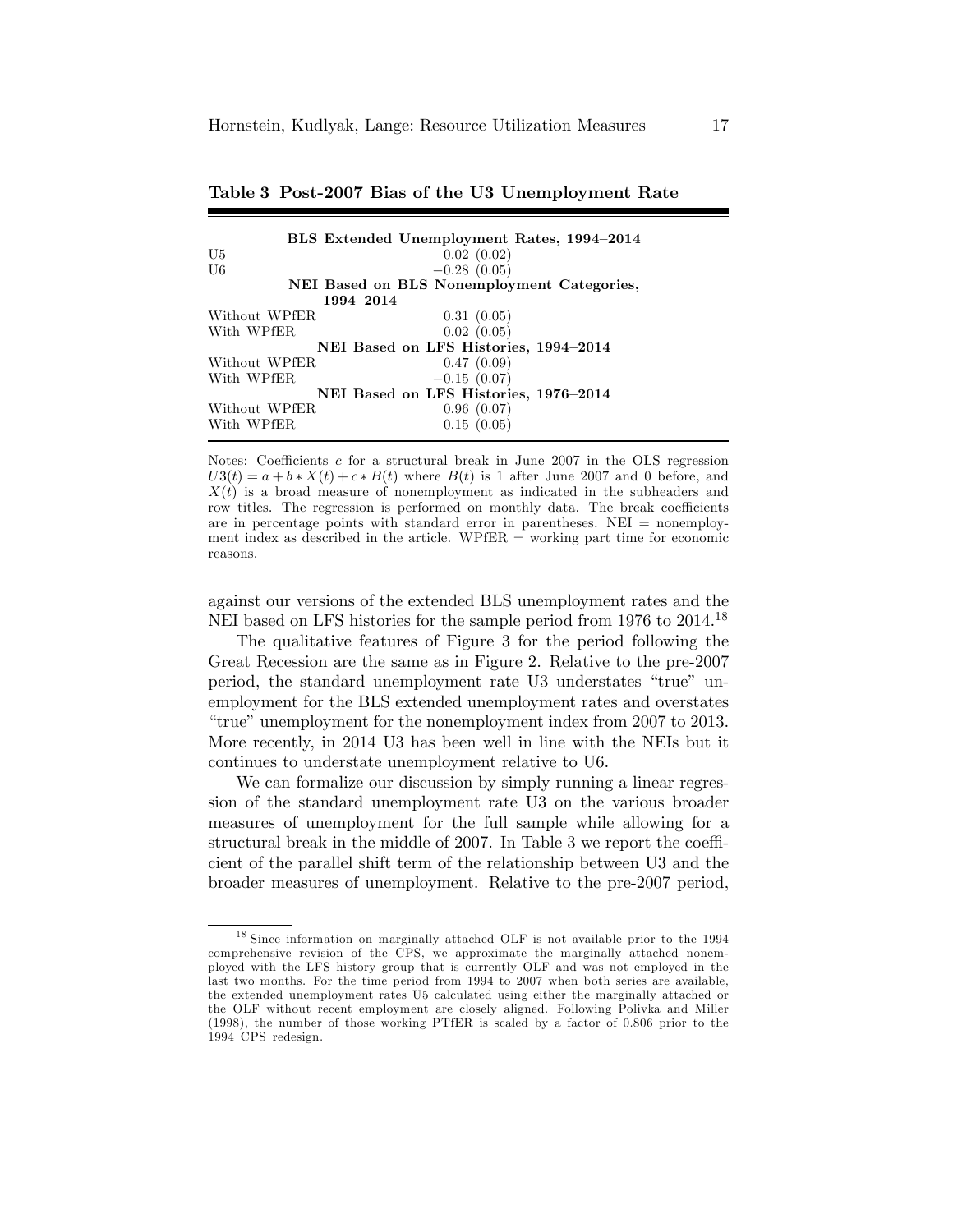U3 is "understated" by about 0.3 percentage points for the extended BLS U6 unemployment rate, whereas it is "overstated" for the NEIs by up to one percentage point in the case of NEI2 for the sample  $1976$ 2014.

## 4. CONCLUSION

All the measures of resource utilization in the labor market that we review in this article suggest that as of 2014 nonemployment has declined since the peak in 2010. In particular, even though the standard unemployment rate is still above its 2007 level, it has declined significantly. The decline in the standard unemployment rate is occasionally discounted because extended measures of unemployment that include those working part time for economic reasons seem to suggest that, following the Great Recession, the standard unemployment rate has understated "true" unemployment. In our view broader measures of nonemployment need to account for the heterogeneity in workforce attachment of the nonemployed. Extended measures of unemployment rates provided by the BLS do not. We have constructed such alternative measures of nonemployment and find that for most of the years following the Great Recession the standard unemployment rate actually overstated "true" unemployment and that as of 2014 the standard unemployment rate provides a reasonably accurate measure of ìtrueî unemployment.

# APPENDIX

Data for the BLS unemployment rates have been downloaded from Haver. The time series for the CBO estimate of the natural rate of unemployment has been downloaded from FRED. Data for the population shares and employment transition rates for nonemployment by reason and LFS history are from Kudlyak and Lange (2014).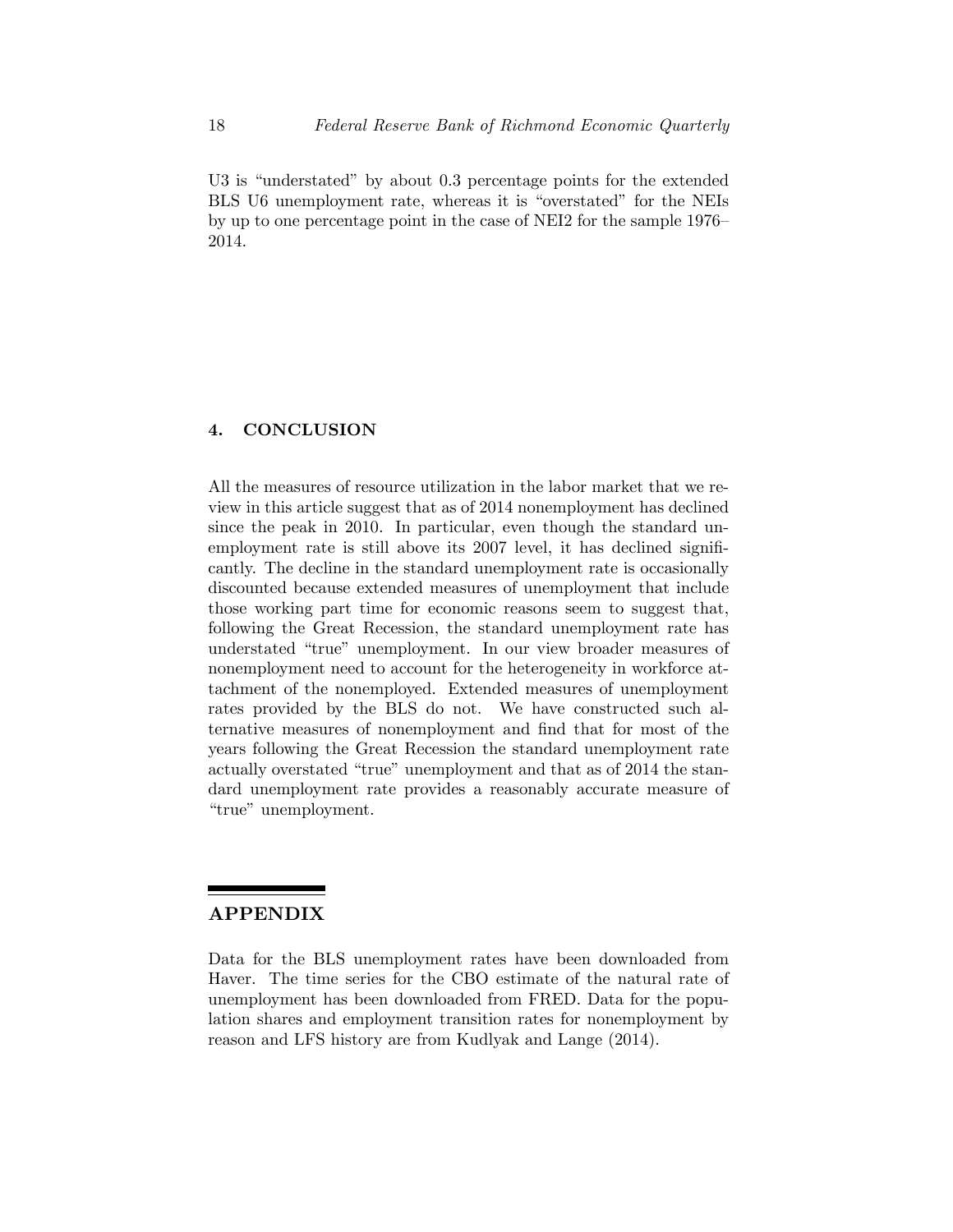# REFERENCES

- Appelbaum, Binyamin. 2014. "Still Needed: Millions of Jobs." The New York Times, April 4.
- Bregger, John E., and Steven E. Haugen. 1995. "BLS Introduces New Range of Alternative Unemployment Measures." Monthly Labor Review 118 (October):  $19-26$ .
- Diamond, Peter. 2013. "Cyclical Unemployment, Structural Unemployment." Cambridge, Mass.: National Bureau of Economic Research Working Paper 18761 (February).
- Elsby, Michael W. L., Bart Hobijn, and Aysegül Şahin. 2013. "On the Importance of the Participation Margin for Labor Market Fluctuations." Federal Reserve Bank of San Francisco Working Paper Series 2013-05 (February).
- Eriksson, Stefan, and Dan-Olof Rooth. 2014. "Do Employers Use Unemployment as a Sorting Criterion when Hiring? Evidence from a Field Experiment." The American Economic Review 104  $(March): 1,014–39.$
- Flinn, Christopher J., and James J. Heckman. 1983. "Are Unemployment and Out of the Labor Force Behaviorally Distinct Labor Force States?" Journal of Labor Economics 1 (January):  $28 - 42.$
- Fujita, Shigeru. 2014. "On the Causes of Declines in the Labor Force Participation Rate." Federal Reserve Bank of Philadelphia Research Rap Special Report (February).
- Hall, Robert E., and Sam Schulhofer-Wohl. 2013. "Measuring Matching Efficiency with Heterogeneous Jobseekers." Mimeo.
- Hornstein, Andreas. 2012. "Accounting for Unemployment: The Long and Short of It." Federal Reserve Bank of Richmond Working Paper 12-07 (November).
- Hornstein, Andreas, Marianna Kudlyak, and Fabian Lange. 2014. "A New Measure of Resource Utilization in the Labor Market." Federal Reserve Bank of Richmond, Mimeo (April). Available at www.richmondfed.org/research/economists/bios/pdfs/hornstein\_ new measure resource utilization.pdf.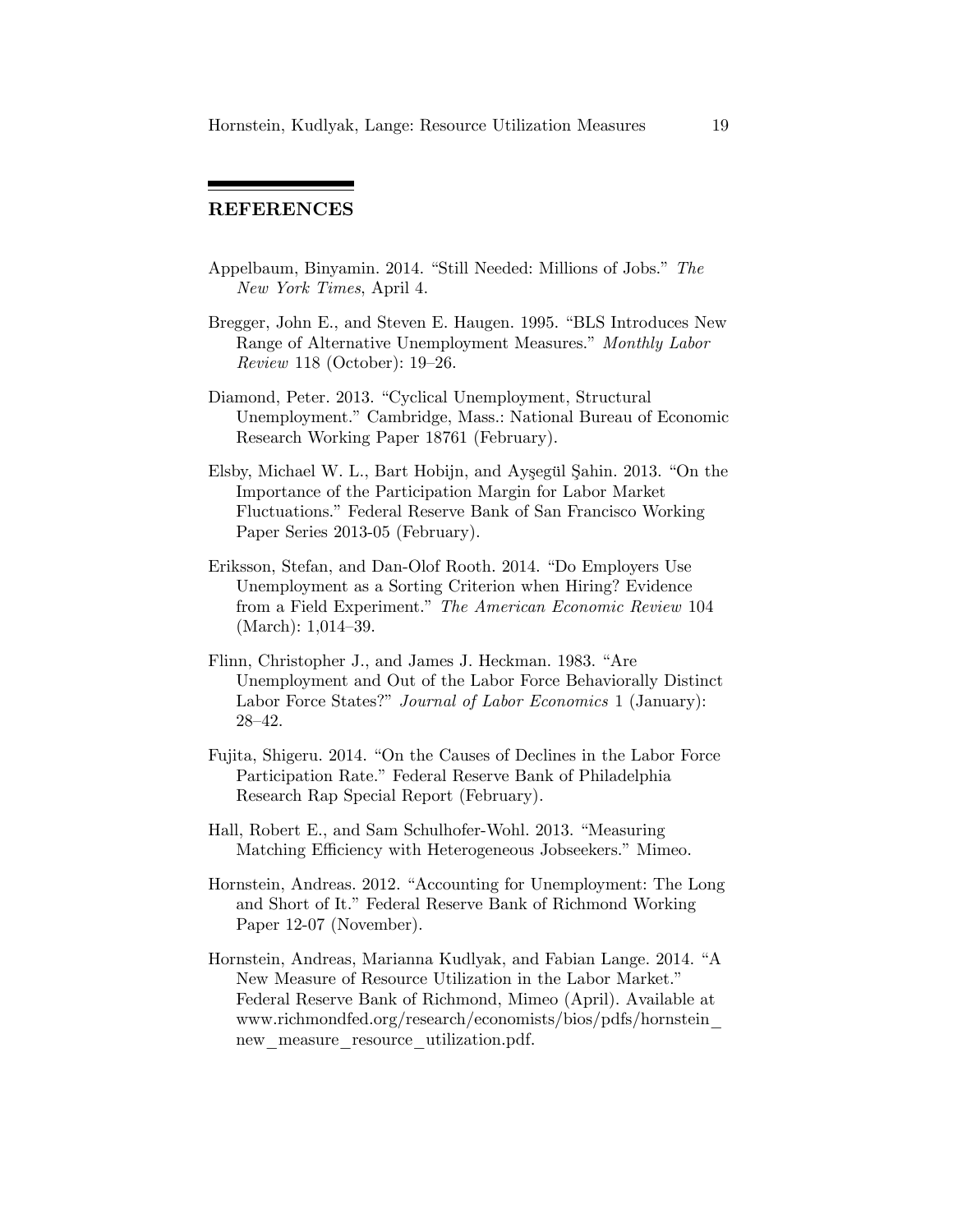- Hornstein, Andreas, Marianna Kudlyak, Fabian Lange, and Tim Sablik. 2014. "Does the Unemployment Rate Really Overstate Labor Market Recovery?" Federal Reserve Bank of Richmond Economic Brief (June).
- Jones, Jerry, Michael Joyce, and Jonathan Thomas. 2003. "Non-Employment and Labour Availability." Bank of England Quarterly Bulletin Autumn:  $291-303$ .
- Katz, Lawrence F., and Kevin M. Murphy. 1992. "Changes in Relative Wages, 1963–1987: Supply and Demand Factors." Quarterly Journal of Economics  $107$  (February):  $35-78$ .
- Kroft, Kory, Fabian Lange, and Matthew J. Notowidigdo. 2013. ìDuration Dependence and Labor Market Conditions: Evidence from a Field Experiment." Quarterly Journal of Economics 128  $(3): 1,123-67.$
- Kroft, Kory, Fabian Lange, Matthew J. Notowidigdo, and Lawrence F. Katz. 2013. "Long-term Unemployment and the Great Recession: The Role of Composition, Duration Dependence, and Non-participation." Available at http://scholar.harvard.edu/files/ lkatz/Öles/klnk\_ltu\_and\_great\_recession\_resubmit.pdf.
- Krueger, Alan B., Judd Cramer, and David Cho. 2014. "Are the Long-Term Unemployed on the Margins of the Labor Market?" Brookings Papers on Economic Activity (Spring).
- Kudlyak, Marianna, and Fabian Lange. 2014. "Measuring Heterogeneity in Job Finding Rates among the NonEmployed Using Labor Force Status Histories." Federal Reserve Bank of Richmond Working Paper 14-18.
- Madrian, Brigitte C., and Lars John Lefgren. 1999. "A Note on Longitudinally Matching Current Population Survey (CPS) Respondents." Cambridge, Mass.: National Bureau of Economic Research Working Paper t0247 (November).
- Polivka, Anne E., and Stephen M. Miller. 1998. "The CPS After the Redesign: Refocusing the Economic Lens." In Labor Statistics Measurement Issues; Studies in Income and Wealth, Volume 60, edited by John Haltiwanger, Marilyn E. Manser, and Robert Topel. Cambridge, Mass.: National Bureau of Economic Research, 249-89.
- Schweitzer, Mark E. 2003. "Ready, Willing, and Able? Measuring Labour Availability in the UK." Federal Reserve Bank of Cleveland Working Paper 0303.